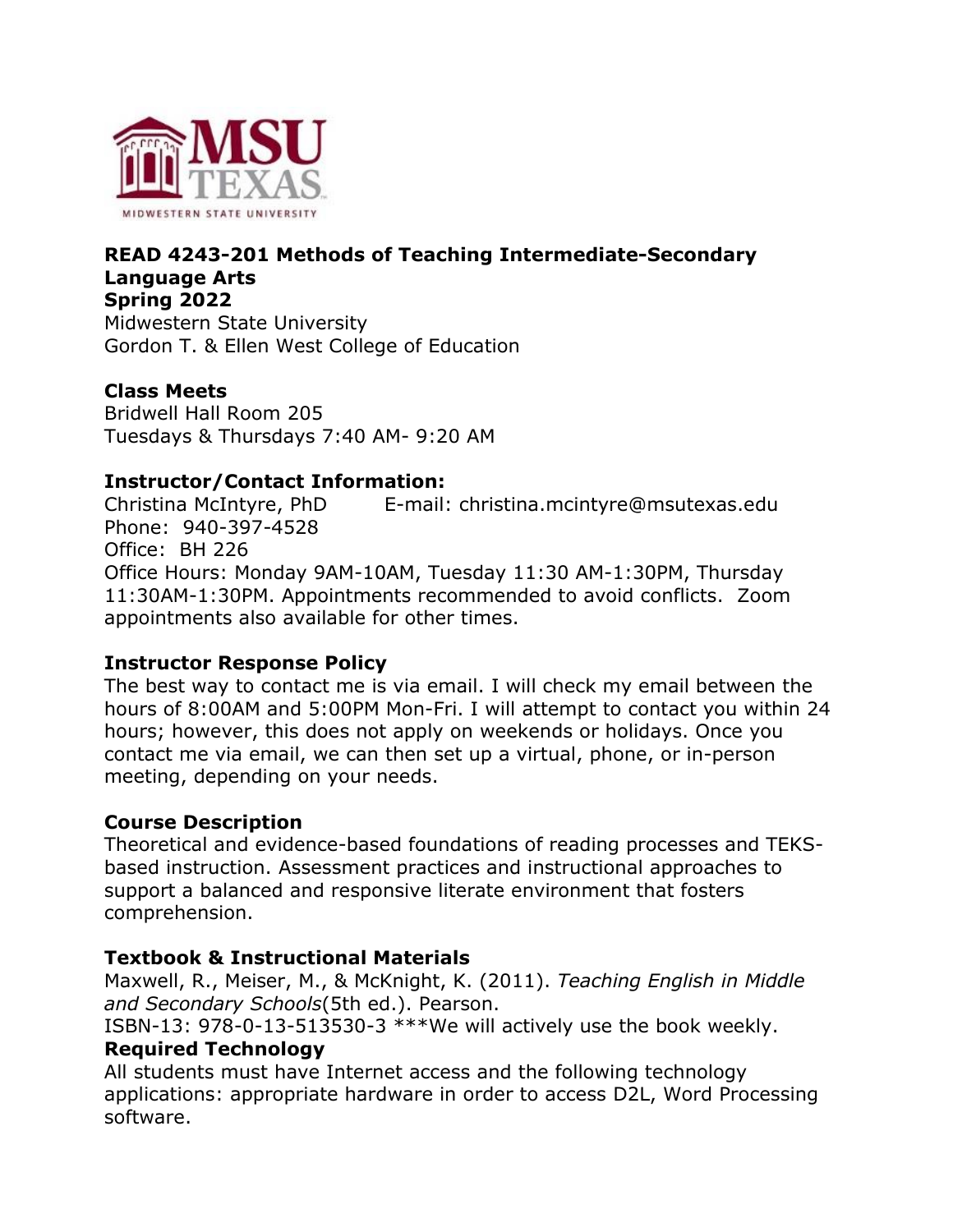# **Course Objectives/Standards**

|                                                                                                                                                                                                                                                                                                                           | <b>TExES</b>                                                        | <b>NCTE &amp;</b>                                                                                     | <b>STR</b>                        | Commis-                                   | Assessments,                                                                                                                      |
|---------------------------------------------------------------------------------------------------------------------------------------------------------------------------------------------------------------------------------------------------------------------------------------------------------------------------|---------------------------------------------------------------------|-------------------------------------------------------------------------------------------------------|-----------------------------------|-------------------------------------------|-----------------------------------------------------------------------------------------------------------------------------------|
| Objectives                                                                                                                                                                                                                                                                                                                | Exam                                                                | <b>ILA</b>                                                                                            | Stds/<br>Exam                     | sioner's<br>Standards                     | Assignments                                                                                                                       |
| The<br>candidates<br>will use their<br>knowledge of<br>research-<br>based<br>strategies to<br>plan and<br>implement<br>effective,<br>culturally<br>responsive,<br>standards-<br>based<br>instruction<br>for reading<br>and the<br>study of<br>literature to<br>promote<br>learning for a<br>diverse group<br>of students. | Dom I<br>Compet.<br>002<br>Dom II<br>Compet.<br>004,005,<br>006,007 | Std. 1<br>Std. 2<br>Std.3<br>Compnt<br>3.1<br>Std.4<br>Compnt<br>4.1<br><b>ILA</b><br>Std. 4,<br>5, 7 | Dom III<br>Compet.<br>010,<br>011 | Std. 1<br>A, B, C<br>Std. 3<br>B,C        | Lesson Plan<br>and Delivery<br>with<br>Observation<br>Unit Plan<br>Certify<br>Teacher<br><b>Reading Text</b><br><b>Activities</b> |
| The<br>candidates<br>will design<br>and<br>implement<br>appropriate<br>assessments<br>for reading<br>and the<br>study of<br>literature to<br>promote<br>learning for a<br>diverse group<br>of students.                                                                                                                   | Dom I<br>Compet,<br>002<br>Dom IV<br>Compet,<br>013                 | Std.<br>3<br>Compnt<br>3.2<br>Std.4<br>Compnt<br>4.2,<br>4.3<br><b>ILA</b><br><b>Std. 3</b>           | Dom IV<br>Compet.<br>013          | Std. $1$<br>F<br><b>Std. 5</b><br>A,B,C,D | Lesson Plan<br>and Delivery<br>with<br>Observation<br>Unit Plan<br>Certify<br>Teacher<br><b>Reading Text</b><br>Activities        |
| The<br>candidates<br>will plan and                                                                                                                                                                                                                                                                                        | Dom I<br>Compet,<br>002                                             | Std. 1<br>Std. 2                                                                                      |                                   | Std. 1<br>A,B,C                           | Lesson Plan<br>and Delivery<br>with                                                                                               |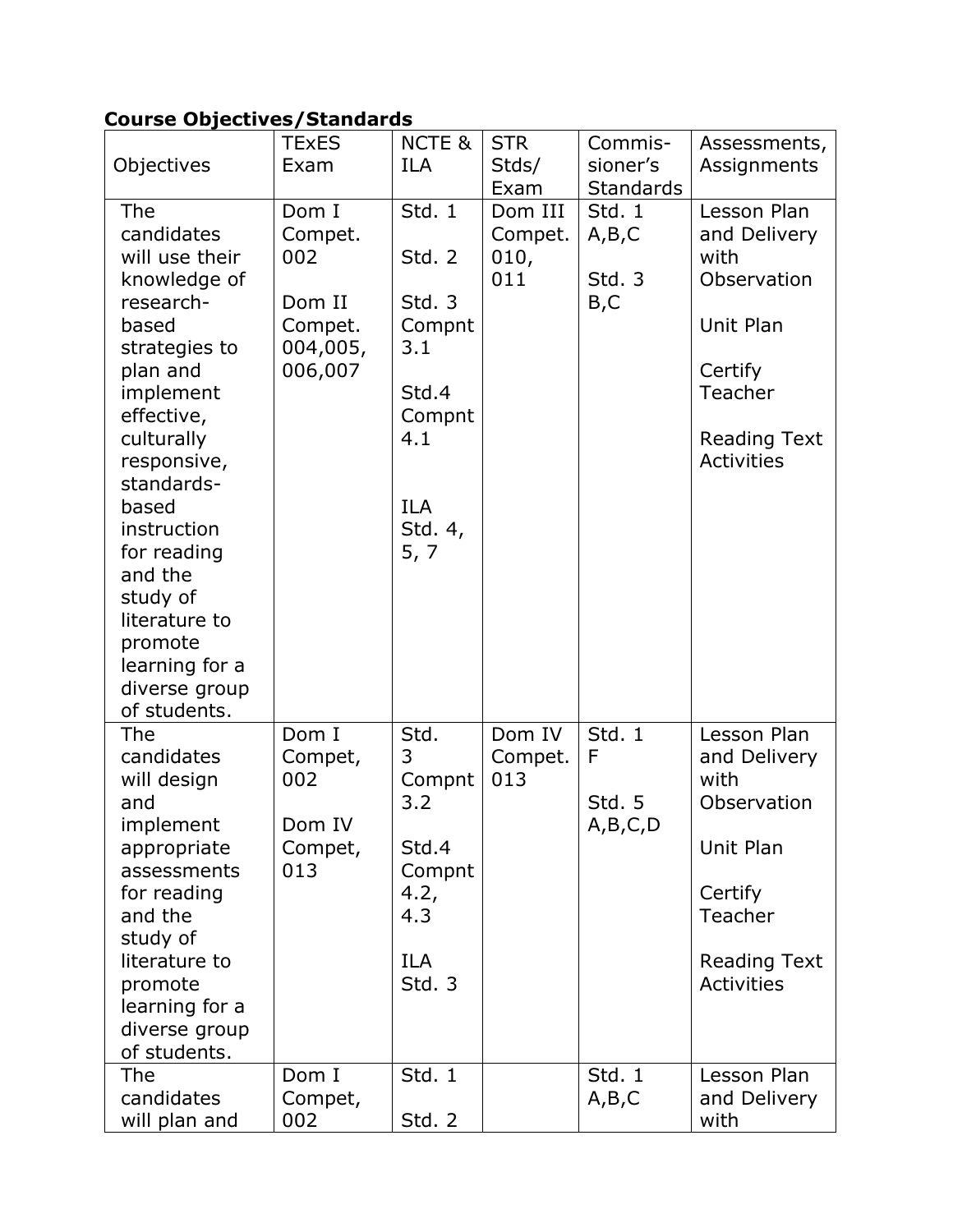| Objectives                                                                                                                                                                                                                    | <b>TExES</b><br>Exam                                | NCTE &<br><b>ILA</b>                                                              | <b>STR</b><br>Stds/<br>Exam | Commis-<br>sioner's<br><b>Standards</b> | Assessments,<br>Assignments                                                                                                                                  |
|-------------------------------------------------------------------------------------------------------------------------------------------------------------------------------------------------------------------------------|-----------------------------------------------------|-----------------------------------------------------------------------------------|-----------------------------|-----------------------------------------|--------------------------------------------------------------------------------------------------------------------------------------------------------------|
| implement<br>effective,<br>culturally<br>responsive,<br>standards-<br>based<br>instruction<br>for<br>composing<br>texts (oral,<br>written, and<br>visual) to<br>promote<br>learning for<br>a diverse<br>group of<br>students. | Dom III<br>Compet,<br>008,009                       | Std.3<br>Compnt<br>3.1<br>Std.4<br>Compnt<br>4.1<br><b>ILA</b><br>Std. 4,<br>5, 7 |                             | <b>Std. 3</b><br>B,C                    | Observation<br>Certify<br>Teacher<br>Unit Plan<br><b>Writing Text</b><br><b>Activities</b>                                                                   |
| <b>The</b><br>candidates<br>will design<br>and<br>implement<br>appropriate<br>assessments<br>for<br>composing<br>texts (oral,<br>written, and<br>visual) to<br>promote<br>learning for<br>a diverse<br>group of<br>students.  | Dom I<br>Compet,<br>002<br>Dom IV<br>Compet,<br>013 | Std.<br>3<br>Compnt<br>3.2<br>Std.4<br>Compnt<br>4.2,<br>4.3                      |                             | Std. $1 F$<br>Std. 5<br>A,B,C,D         | Lesson Plan<br>and Delivery<br>with<br>Observation<br>Unit Plan<br>Certify<br>Teacher<br>Constructed<br>Response<br><b>Writing Text</b><br><b>Activities</b> |
| The candidates<br>will plan,<br>implement,<br>assess, and<br>reflect on<br>research-based,<br>culturally                                                                                                                      | Dom I<br>Compet,<br>002<br>Dom V<br>Compet,<br>014  | Std.<br>3<br>Compnt<br>3.1<br>Std.4<br>Compnt                                     |                             | Std. 5<br>D<br>Std. 6<br>A,B            | Lesson Plan<br>and Delivery<br>with<br>Observation<br>Lesson<br>Reflections                                                                                  |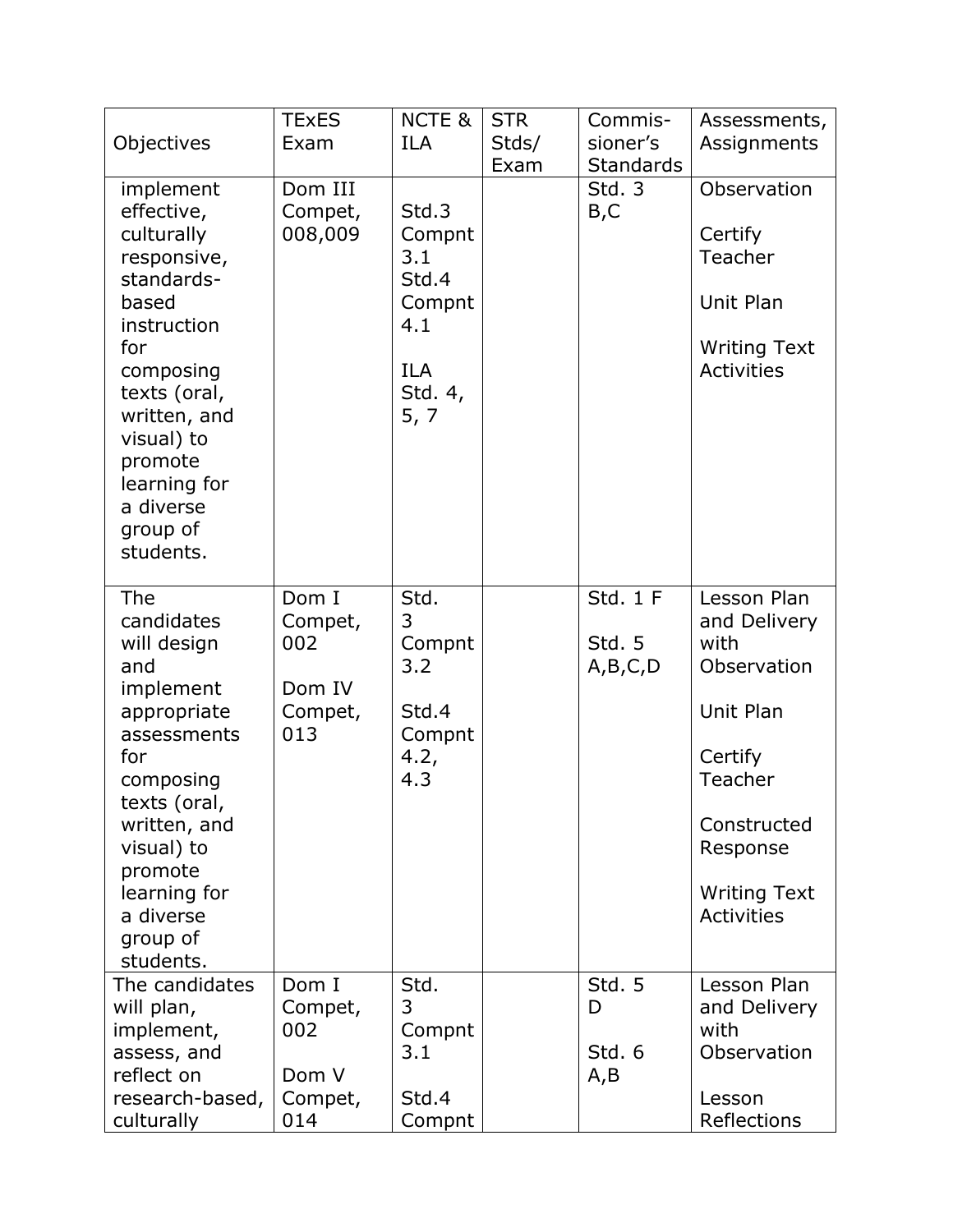| Objectives                                                                       | <b>TExES</b><br>Exam | <b>NCTE &amp;</b><br><b>ILA</b> | <b>STR</b><br>Stds/<br>Exam | Commis-<br>sioner's<br><b>Standards</b> | Assessments,<br>Assignments                       |
|----------------------------------------------------------------------------------|----------------------|---------------------------------|-----------------------------|-----------------------------------------|---------------------------------------------------|
| responsive,<br>instruction that<br>increases<br>motivation and<br>active student |                      | 4.1<br>Std.5<br>Compnt<br>5.2   |                             |                                         | Post-<br>Observation<br>Reflection<br>Conferences |
| engagement,<br>and responds to<br>diverse                                        |                      | <b>ILA</b><br>Std. 5            |                             |                                         | Unit Plan                                         |
| students'<br>needs.                                                              |                      |                                 |                             |                                         | Certify<br>Teacher                                |
|                                                                                  |                      |                                 |                             |                                         | Co-Teaching<br>Log                                |

See Appendix A for Complete Standards.

# **WCoE Philosophy & Conceptual Framework Overview**

The West College of Education believes that learning changes both the individual and society. Developing resiliency and tolerance enhances an individual's potential. The individual becomes a critical thinker and an effective problem solver. Individuals with a cause beyond self contribute to an informed, democratic, and synergistic society. We will establish a reflective and collaborative community to enhance the potential of both the learner and society.

Our philosophy broadens the scope of the learning potential beyond the individual and into society. John Dewey firmly believed in the power of young minds in both learning the values of democracy and tackling its problems. Opportunities for "cause beyond self" are modeled by faculty and provided in their coursework. For example, MSU participates in the American Democracy Project sponsored by AACSU, and many of our syllabi reflect required service learning components. Giving back to the community is another way of opening doors. The outcomes for graduates and undergraduates of professional programs are based upon knowledge, skills, and dispositions in the following elements:

• Learner Development - understand how learners grow and develop, recognizing that patterns of learning and development vary individually within and across the cognitive, linguistic, social, emotional, and physical areas, and design and implements developmentally appropriate and challenging learning experiences.

• Learning Differences -understand individual differences and diverse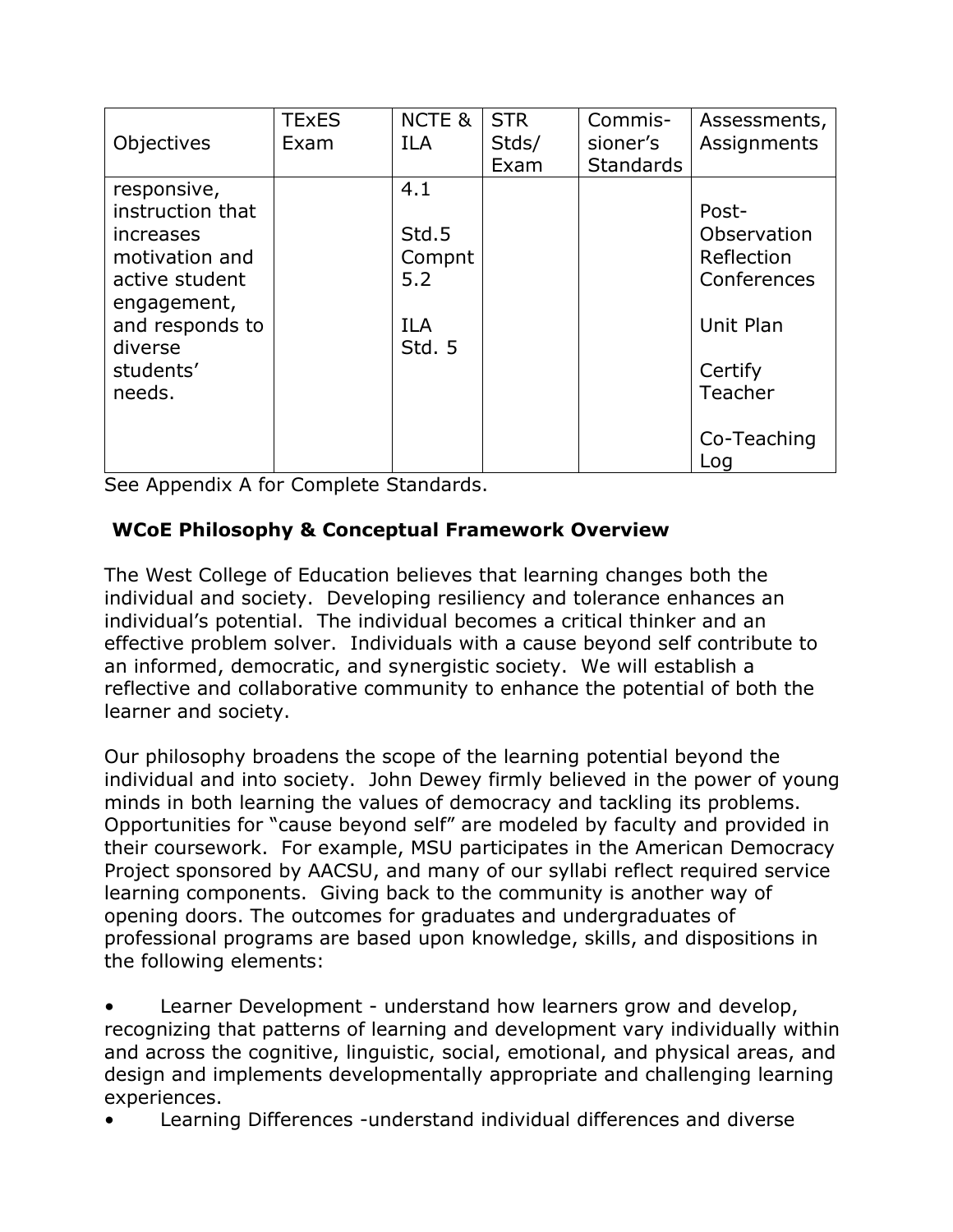cultures and communities to ensure inclusive learning environments that enable each learner to meet high standards.

• Learning Environment - work with others to create environments that support individual and collaborative learning, and that encourage positive social interaction, active engagement in learning, and self-motivation.

• Content Knowledge - understand the central concepts, tools of inquiry, and structures of the discipline(s) he or she teaches and creates learning experiences that make the discipline accessible and meaningful for learners to assure mastery of the content.

• Application of Content - understand how to connect concepts and use differing perspectives to engage learners in critical thinking, creativity, and collaborative problem solving related to authentic local and global issues.

• Assessment - understand and use multiple methods of assessment to engage learners in their own growth, to monitor learner progress, and to guide the teacher's and learner's decision making.

• Planning for Instruction - plan instruction that supports every student in meeting rigorous learning goals by drawing upon knowledge of content areas, curriculum, cross-disciplinary skills, and pedagogy, as well as knowledge of learners and the community context.

Instructional Strategies - understand and use a variety of instructional strategies to encourage learners to develop deep understanding of content areas and their connections, and to build skills to apply knowledge in meaningful ways.

• Professional Learning and Ethical Practice - engage in ongoing professional learning and use evidence to continually evaluate his or her practice, particularly the effects of his or her choices and actions on others (learners, families, other professionals, and the community), and adapts practice to meet the needs of each learner.

• Leadership and Collaboration - seek appropriate leadership roles and opportunities to take responsibility for student learning, to collaborate with learners, families, colleagues, other school professionals, and community members to ensure learner growth, and to advance the profession.

## **Student Handbook**

Refer to: [Student Handbook-2020-21](https://msutexas.edu/student-life/_assets/files/handbook.pdf)

Academic Misconduct Policy & Procedures

Academic Dishonesty: Cheating, collusion, and plagiarism (the act of using source material of other persons, either published or unpublished, without following the accepted techniques of crediting, or the submission for credit of work not the individual's to whom credit is given). Additional guidelines on procedures in these matters may be found in the Office of Student Conduct. [Office of Student Conduct](https://msutexas.edu/student-life/conduct/)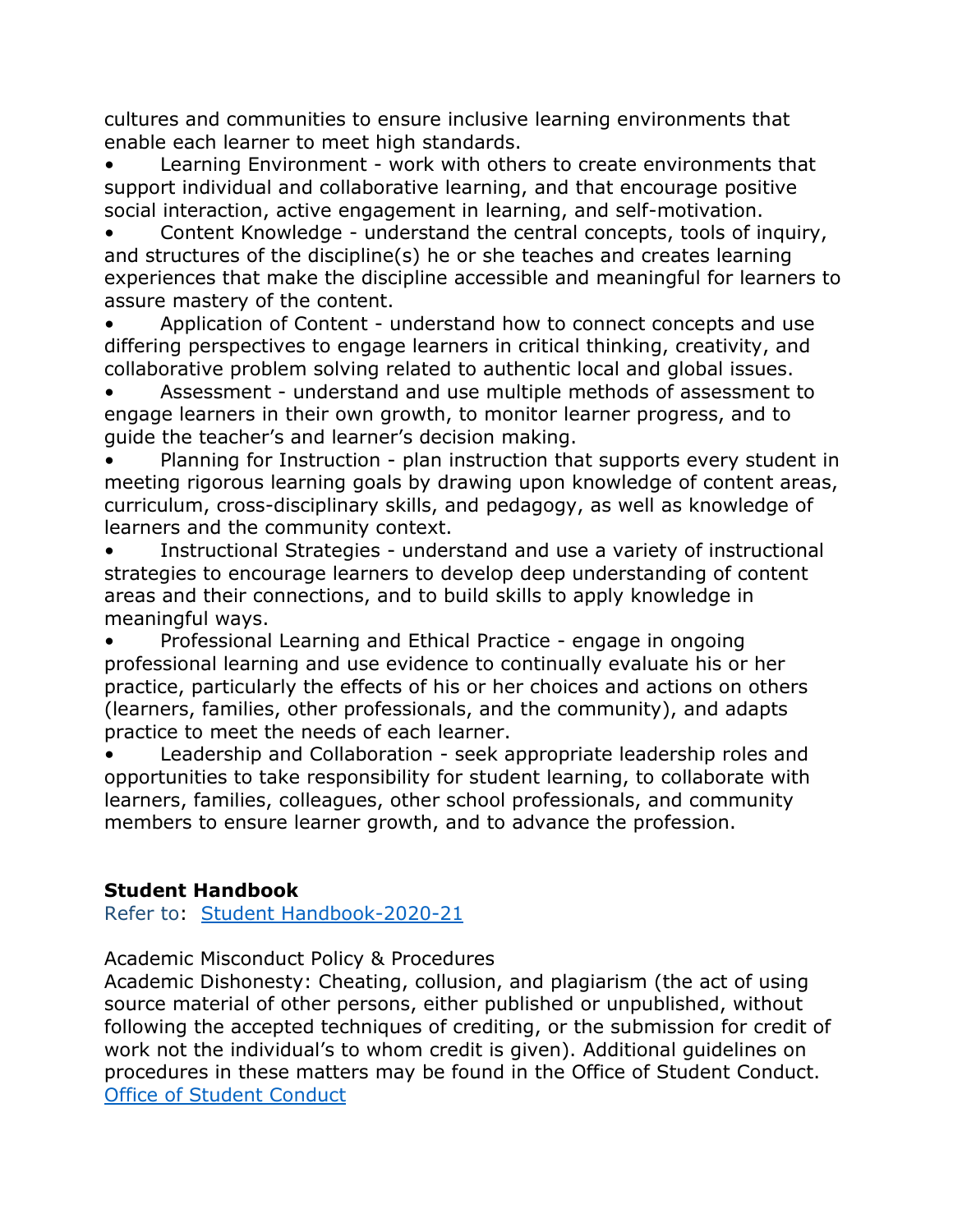# **Table 1- Assignments and Points**

| Assignments                   |     |  |
|-------------------------------|-----|--|
| Certify Teacher and Plan      | 50  |  |
| <b>Timelogs Documentation</b> | 50  |  |
| Unit Plan Parts (5 @ 20)      | 100 |  |
| <b>Constructed Response</b>   | 50  |  |
| Unit Plan Final               | 100 |  |
| Classroom Notebook            | 150 |  |
| Final Observation Portfolio   | 100 |  |
| <b>Total Points</b>           |     |  |

# **Table 2- Grading**

The percentage of total points will determine final grade.

| Grade                           | <b>Percentage of</b><br>total points |
|---------------------------------|--------------------------------------|
|                                 | l90%-100%                            |
| $\frac{\mathsf{A}}{\mathsf{B}}$ | 80%-89%                              |
| $\frac{C}{F}$                   | 70%-79%                              |
|                                 | l60%-69%                             |
|                                 | 59% or less                          |

## **Course Assignments and Assessments**

## **Participation and Reading**

Read all assignments carefully. Take notes during reading and any related lecture and /or discussion. You are responsible for the content of **all assigned reading.** Take notes over your reading and review these periodically. Participation is very important and contributes to the quality of your learning experience. You are expected to participate in all class activities; therefore, regular attendance (logging in frequently and participating in discussions) is crucial.

### **Coursework Notebook- Textbook Assignments and Reading and Writing Textbook Activities**

As stated above you will need to complete all readings and keep notes over the text. You will keep a notebook that contains all activities completed in the classroom as well as the assigned textbook activities. An outline for the textbook activities are in D2L and the due dates for the notebook are posted below in the calendar. To complete the classroom activities, you must be in attendance and these, too, will be documented in your course notebook.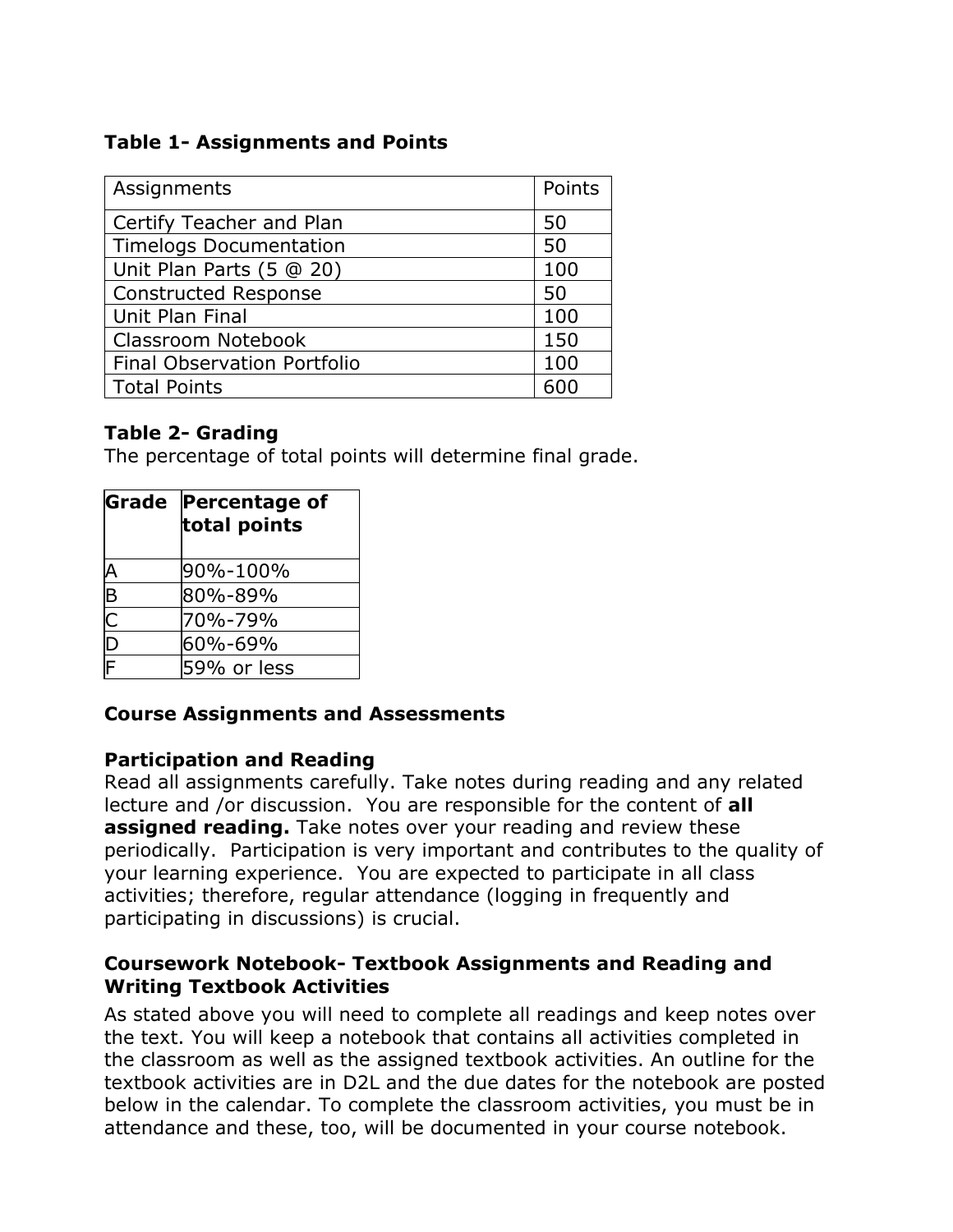### **Field Experience Portfolio**

The Field Experience Portfolio is a collection of the work completed during the field placement. You will be receiving feedback throughout the semester on your lesson plans and delivery; however, you are expected to submit the following for documentation in TK20.

Table of Contents

Lesson Plans: lesson plans for three lessons (lessons will be determined by your mentor teacher)

Lesson Reflections: a reflection is required for each lesson. Use your own experiences and lesson feedback (from cooperating teacher and university instructor) to guide your data driven reflections.

Summary of Field Experience: summary of the overall field experience

Student Artifacts: examples of pupils' work

Field Experience Validation: a time log AND a validation slip signed by the classroom teacher- approved screenshots from TK20 for hours

Mentor Evaluation Form: see mentor letter for instructions (include unopened and signed envelope in portfolio)

## **Certify Teacher Plan and Documentation/ TExES Preparation**

All students in the course are required to pass the practice exam for all the exams you need to take (e.g., content, PPR, STR) with an overall 80% and 80% in each area. You will complete a plan and supply documentation that you have completed the Certify Teacher requirements in accordance with the policy in the WCoE handbook.

**[https://msutexas.edu/academics/education/certification-exam](https://msutexas.edu/academics/education/certification-exam-testing-policy.php)[testing-policy.php](https://msutexas.edu/academics/education/certification-exam-testing-policy.php)**

## **Co Teaching Log**

You will use the co-teaching model in your placement and utilize and document all of the models. See Appendix C.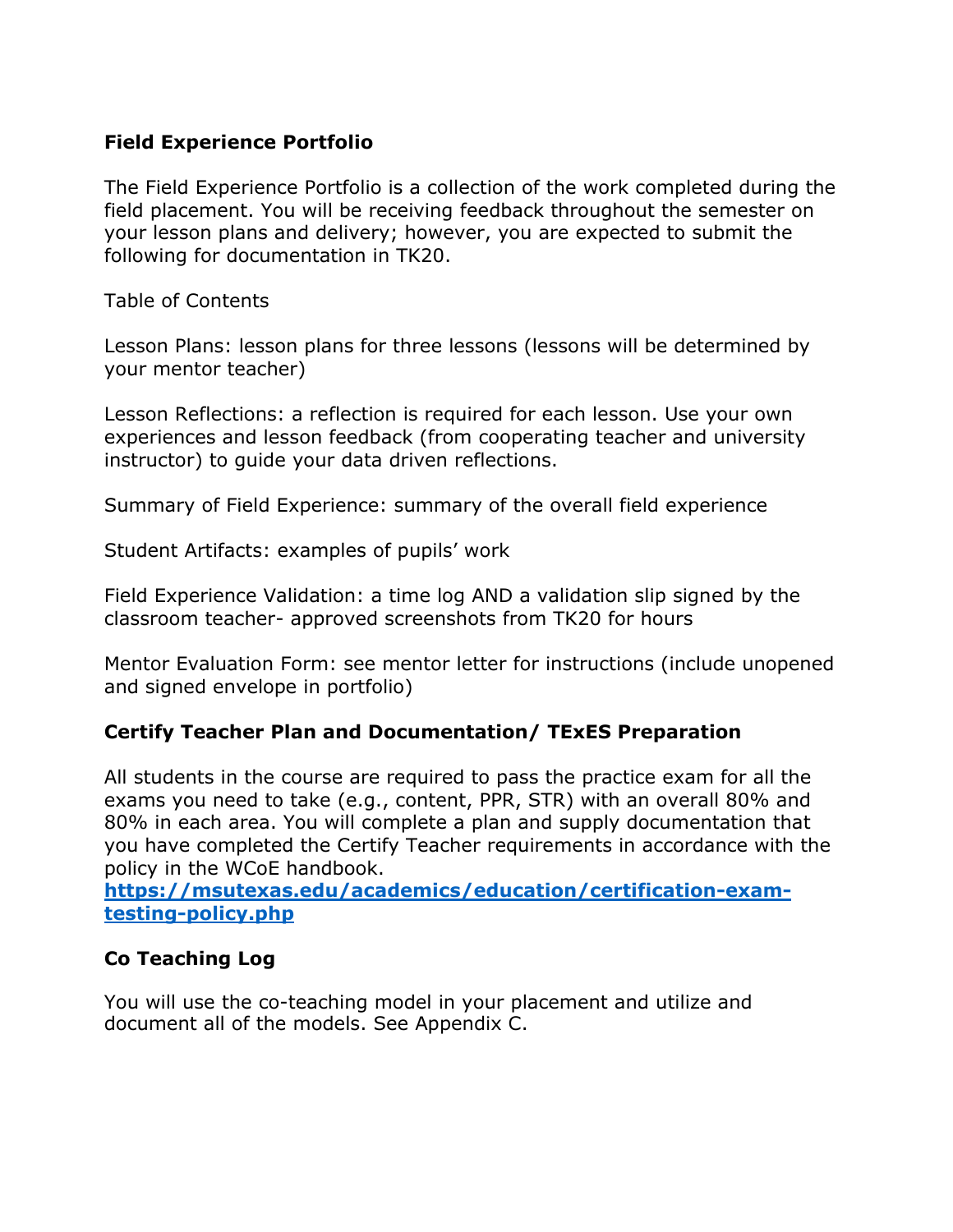## **Unit Plan**

You will plan and design a unit which is focused on a theme and includes ELAR focused goals and objectives. Additionally, you will incorporate ELAR standards. There are five pieces which will be turned in throughout the semester with the final draft being turned in together near the end of the course.

## **Field Hours, Teaching, and Observations**

You will be placed in a school where you will observe an expert teacher. With this in mind, you are a guest, but you are also expected to abide by all school policies. Additionally, as you are not an employee, your behavior, dress, speech, and general conduct must be above reproach. You need to speak and dress professionally at all times. If for any reason you are asked to leave or the mentor teacher or school deems your presence is no longer wanted on campus, you will not be given a new placement and you will not be able to finish the course and will receive an "F." In less severe cases you may receive a Fitness Alert, which you can read about in your student handbook. Also see Appendix C for dispositions related to being in the teacher education program.

You are expected to attend every observation and stay the whole amount of time (equivalent to the amount of time of class.) Leaving early or being late will be considered lack of professionalism and will not be tolerated. Three instances will be counted as an absence. Three absences from the class and the field combined will result in a "F" for the course- that means three absences total in our class on campus combined with the field. You are also not allowed to schedule hours on other days to substitute for missing your assigned days. Per TEA, there are no virtual hours when in the field so if you have an illness that prevents you from attending, you will need to drop and take the course at a later time.

During this placement, you will engage in the co-teaching model and eventually teach three lessons on your own with both the mentor and your university supervisor present and accumulate a combined total of no fewer than 36 hours of observations and teaching. You will have a lesson plan prepared and ready for that day for both your mentor teacher and supervisor. What you teach will be based on a collaboration between you and your mentor teacher and when you teach will be coordinated with both your supervisor and mentor. The plans, reflections, observations, etc., are what you include in your portfolio for the class. Failure to complete any of these tasks or documentation of will result in either a failing grade or an "Incomplete."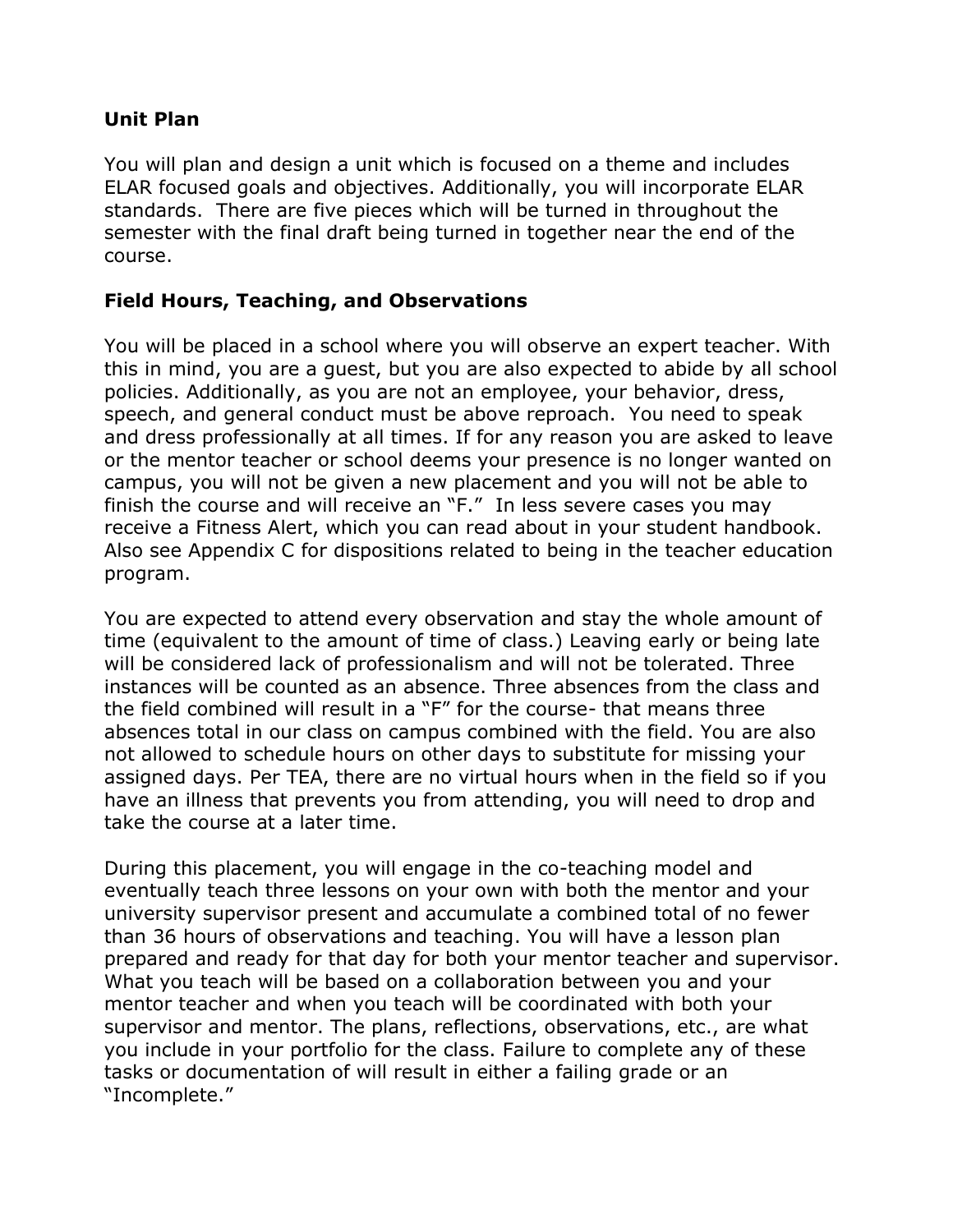## **Timelog Documentation**

Throughout the course of your field observations, you will be submitting timelogs in TK20 that are sent to your cooperating teacher to verify your attendance and participation in the field. You must have at least 36 hours and they must be approved by the cooperating teacher. This needs to be done weekly and you need to verify that they have been approved by logging in to TK20 periodically and checking. At the end of the course, date listed on the calendar, you need to upload a screen shot of every approved timelog to the appropriate dropbox in D2L. There is a place in TK20 where this is all on one screen so this will be one, maybe two pages that you submit.

## **MSU-TEXAS Policies and Procedures:**

### **Change of Schedule**

A student dropping a course (but not withdrawing from the University) within the first 12 class days of a regular semester or the first four class days of a summer semester is eligible for a100% refund of applicable tuition and fees. Dates are published in the Schedule of Classes each semester.

## **Refund and Repayment Policy**

A student who withdraws or is administratively withdrawn from Midwestern State University (MSU) may be eligible to receive a refund for all or a portion of the tuition, fees and room/board charges that were paid to MSU for the semester. HOWEVER, if the student received financial aid (federal/state/institutional grants, loans and/or scholarships), all or a portion of the refund may be returned to the financial aid programs. As described below, two formulas (federal and state) exists in determining the amount of the refund. (Examples of each refund calculation will be made available upon request). For specific information and information regarding financial aid policies, contact the MSU business office.

## **Services for Students with Disabilities**

In accordance with Section 504 of the Federal Rehabilitation Act of 1973 and the Americans with Disabilities Act of 1990, Midwestern State University endeavors to make reasonable accommodations to ensure equal opportunity for qualified persons with disabilities to participate in all educational, social, and recreational programs and activities. After notification of acceptance, students requiring accommodations should make application for such assistance through Disability Support Services, located in the Clark Student Center, Room 168, (940) 397-4140. Current documentation of a disability will be required in order to provide appropriate services, and each request will be individually reviewed. For more details, please go to [Disability Support](http://www.mwsu.edu/student-life/disability)  [Services.](http://www.mwsu.edu/student-life/disability)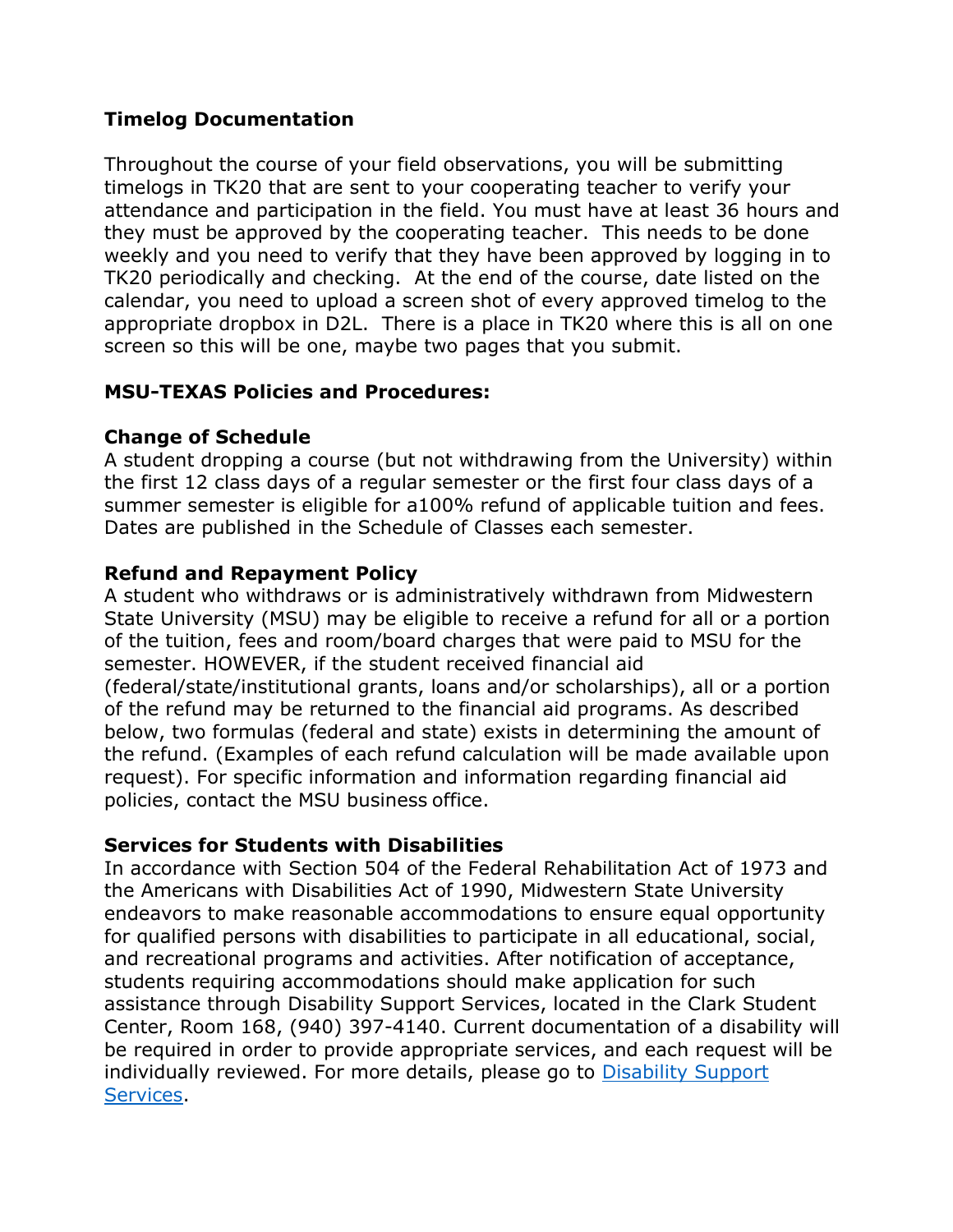## **Campus Carry Rules/Policies**

Refer to: [Campus Carry Rules and](https://msutexas.edu/campus-carry/) [Policies](https://msutexas.edu/campus-carry/)

#### **Smoking/Tobacco Policy**

College policy strictly prohibits the use of tobacco products in any building owned or operated by MSU. Adult students may smoke only in the outside designated-smoking areas at each location.

### **Alcohol and Drug Policy**

To comply with the Drug Free Schools and Communities Act of 1989 and subsequent amendments, students and employees of Midwestern State are informed that strictly enforced policies are in place which prohibits the unlawful possession, use or distribution of any illicit drugs, including alcohol, on university property or as part of any university-sponsored activity. Students and employees are also subject to all applicable legal sanctions under local, state and federal law for any offenses involving illicit drugs on University property or at University-sponsored activities.

### **Grade Appeal Process**

Students who wish to appeal a grade should consult the Midwestern State University [MSU Catalog](https://msutexas.edu/registrar/catalog/)

#### **Desire-to-Learn (D2L)/Brightspace**

Extensive use of the MSU D2L program is a part of this course. Each student is expected to be familiar with this program as it provides a primary source of communication regarding assignments, examination materials, and general course information. You can log into [D2L](https://d2l.mwsu.edu/) through the MSU Homepage. If you experience difficulties, please contact the technicians listed for the program or contact your instructor. *All assignments must be submitted to D2L/BRIGHTSPACE for this course unless otherwise specified in the assignment guidelines.*

### **Instructor Class Policies**

Students are expected to assist in maintaining a classroom environment which is conducive to learning. Inappropriate behavior in the D2L online classroom or face-to-face classroom shall result, minimally, in a request to drop the class and/or a Professional Fitness Form will be filed for review with the college. If the instructor must file a Fitness Alert Form for any reason, including failure to demonstrate appropriate classroom behaviors, the student may receive an instructor drop with an "F" for the course.

An instructor may drop a student any time during the semester for failure to participate, for consistently failing to meet class assignments, for an indifferent attitude, or for disruptive conduct. The instructor must give the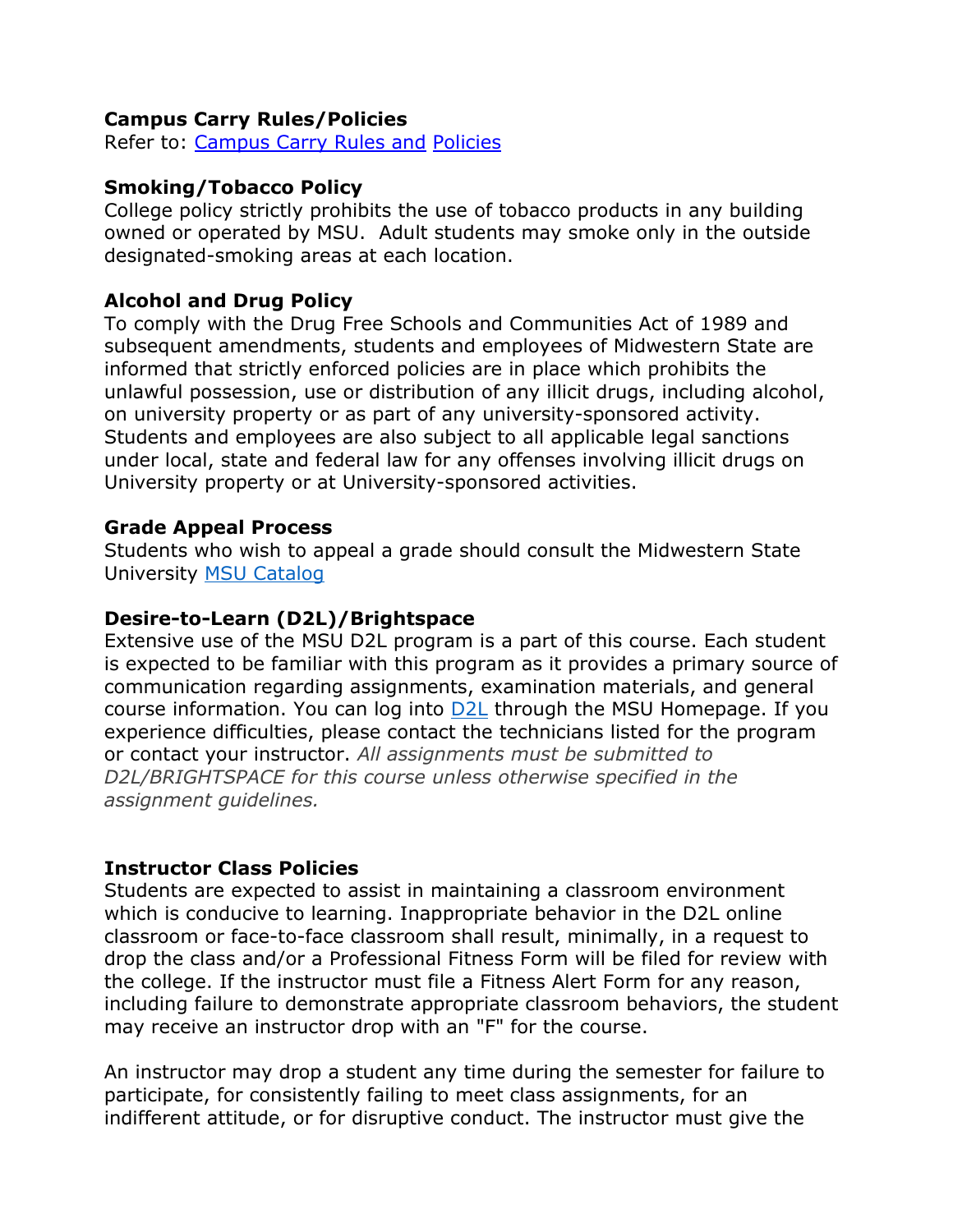student a verbal or written warning prior to dropping the student from the class. An instructor's drop of a student takes precedence over the studentinitiated course drop of a later date. The instructor will assign a grade of either WF or F through the first 8 weeks of a long semester, the first 6 weeks of a 10 week summer term, or the 11th class day of a 4 or 5 week summer term consisting of 20 days. After these periods the grade will be an F. The date the instructor drop form is received in the Office of the Registrar is the official drop date.

### **Attendance**

Professional teachers are dependable, reliable, and responsible. Therefore, candidates are expected to be on time and in attendance at every class, and to stay for the entire class. Tardiness, leaving early, and excessive absences are considered evidence of lack of dependability and professionalism and are taken seriously.

You are expected to attend every class meeting and observation and stay the whole amount of time (equivalent to the amount of time of class.) instances will be counted as an absence. Three absences from the class and the field combined will result in an "F" for the course- that means three absences total in class on campus combined with the field. You are also not allowed to schedule hours on other days to substitute for missing your assigned days. Per TEA, there are no virtual hours when in the field so if you have an illness that prevents you from attending, you will need to drop and take the course at a later time in order to complete your hours and/or teaching.

### **Late Work**

Assignments are expected to be turned in by the due date. Late work will receive 50% maximum credit.

### **Written Work**

All written work should be completed in a professional style. Using correct spelling and grammar are important writing skills you must know well because your students will learn from you. Therefore, all written assignments will have 10% -20% of the grade based on spelling and grammar. Expectations are for quality work.

## **Desire-to-Learn (D2L)/Brightspace**

Extensive use of the MSU D2L program is a part of this course. Each student is expected to be familiar with this program as it provides a primary source of communication regarding assignments, examination materials, and general course information. You can log into [D2L](https://d2l.msutexas.edu/d2l/login) through the MSU Homepage. If you experience difficulties, please contact the technicians listed for the program or contact your instructor. All assignments must be submitted to D2L/BRIGHTSPACE for this course and should be in a PDF unless otherwise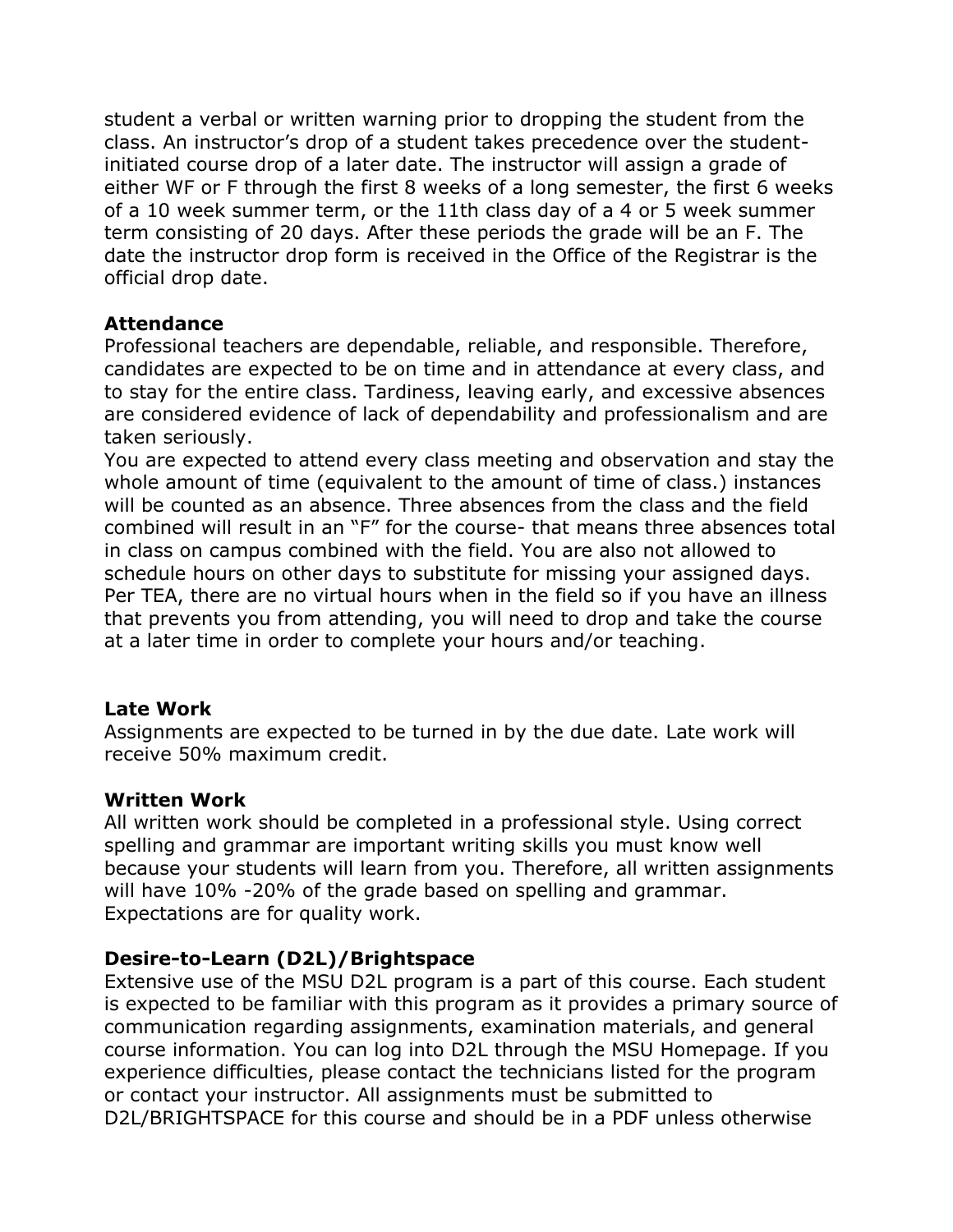specified in the assignment guidelines. A minimum of 5% of the total points will be deducted for assignments not submitted through BRIGHTSPACE.

### **Plagiarism**

"By enrolling in this course, the student expressly grants MSU a 'limited right' in all intellectual property created by the student for the purpose of this course. The 'limited right' shall include but shall not be limited to the right to reproduce the student's work product in order to verify originality, authenticity, and educational purposes." from Student Handbook. All assignments submitted in BRIGHTSPACE will also be checked through Turn It In for originality. Assignments with more than 50% match will be given a 0.

Please note: By enrolling in this course, the student expressly grants MSU a "limited right" in all intellectual property created by the student for the purpose of this course. The "limited right" shall include but shall not be limited to the right to reproduce the student's work product in order to verify originality and authenticity, and for educational purposes.

### **Research Based Content and Pedagogy**

This course utilizes research on best practices in the field of teaching. Additionally, content delivered for this course is based on accepted up to date research in the field. The following are some of the resources utilized to provide quality instruction to students enrolled in the class.

*The English Journal:* National Council for Teachers of English

*Voices from the Middle:* National Council for Teachers of English

*Research in the Teaching of English:* National Council for Teachers of English

*The Reading Teacher*: International Reading Association

*Journal of Adolescent and Adult Literacy*: International Reading Association

*Reading Research Quarterly*: International Reading Association

*The Language Arts Journal*: National Council of Teachers of English

*Young Children*: National Association for the Education of Young Children

Berk, L. E. (2021). *Infants, Children, and Adolescents* 9<sup>th</sup> ed.). Pearson Education Inc: Boston.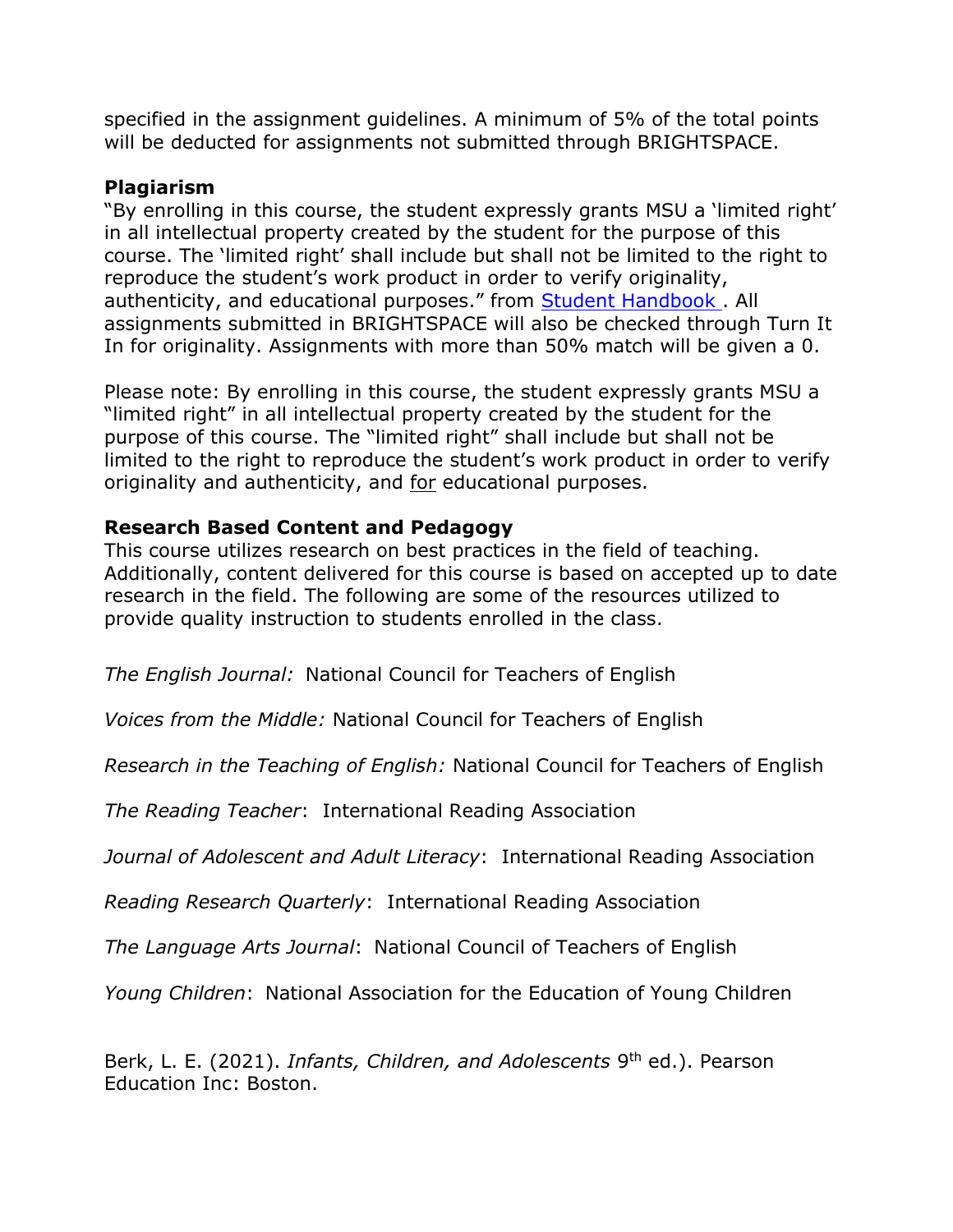Wong, H., Wong, R. (2018). 2nd Edition. *The Classroom Management Book*. Canada, Transcontinental Printing.

Marzano, Robert J. (2017) The New Art and Science of Teaching. Bloomington, IN: ASCD.

Silver, H. F., Strong, R. W., & Perini, M. J. (2000). So each may learn: Integrating learning styles and multiple intelligences. Alexandria, VA: ASCD.

Durwin, C. C., & Reese-Webber, M. (2019). EdPsych: Modules. (4th) Sage: Los Angeles, CA.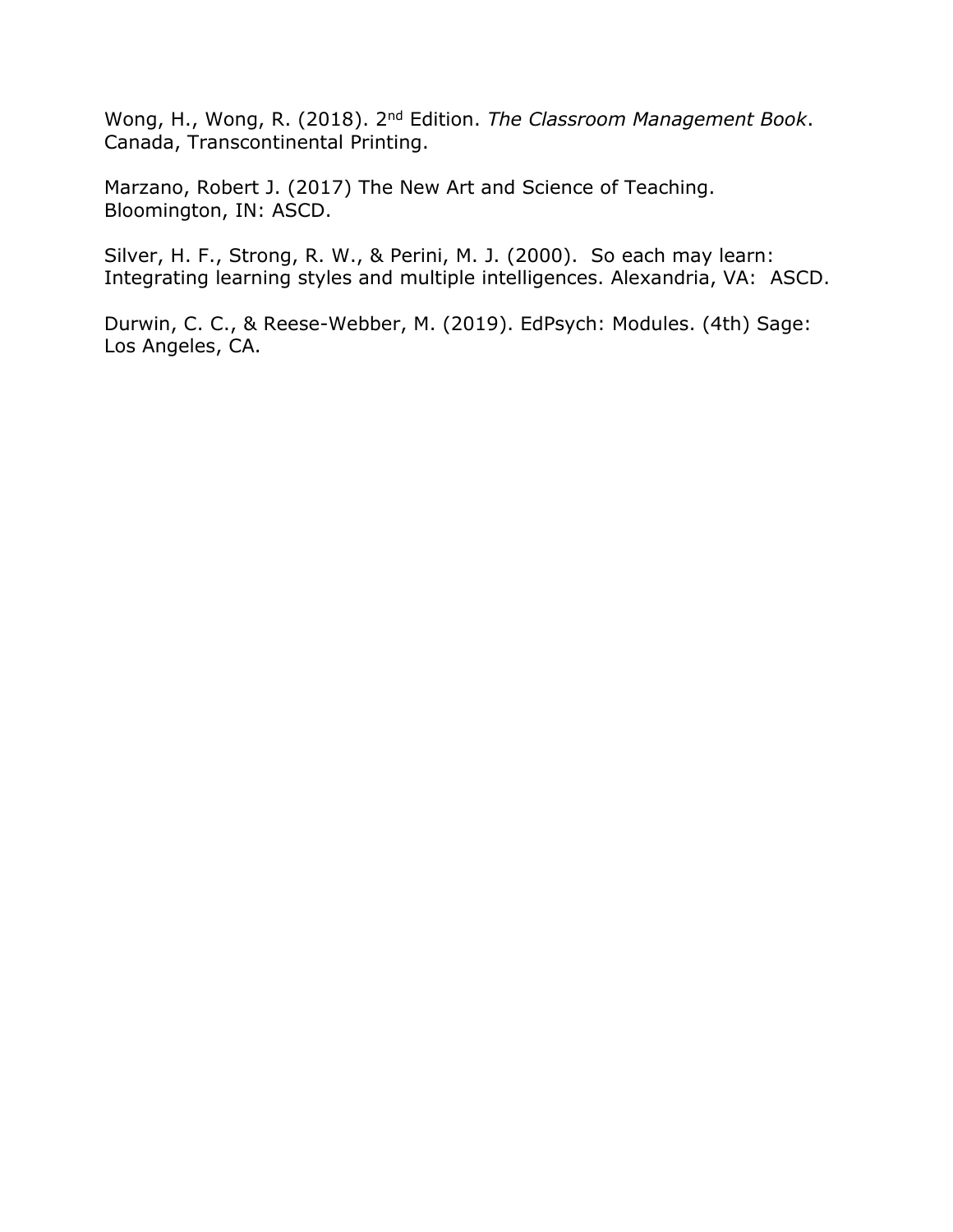**Appendix A Standards/Competencies List**

**Commissioner's Rules Concerning Educator Standards Texas Administrative Code Chapter 149 Subchapter AA Rule §149.1001**

#### **(1) Standard 1--Instructional Planning and Delivery. Teachers demonstrate their understanding of instructional planning and delivery by providing standards-based, data-driven, differentiated instruction that engages students, makes appropriate use of technology, and makes learning relevant for today's learners.**

 (A) Teachers design clear, well organized, sequential lessons that build on students' prior knowledge.

 (i) Teachers develop lessons that build coherently toward objectives based on course content, curriculum scope and sequence, and expected student outcomes.

 (ii) Teachers effectively communicate goals, expectations, and objectives to help all students reach high levels of achievement.

 (iii) Teachers connect students' prior understanding and real-world experiences to new content and contexts, maximizing learning opportunities.

(B) Teachers design developmentally appropriate, standards-driven lessons that reflect evidence-based best practices.

 (i) Teachers plan instruction that is developmentally appropriate, is standards driven, and motivates students to learn.

 (ii) Teachers use a range of instructional strategies, appropriate to the content area, to make subject matter accessible to all students.

 (iii) Teachers use and adapt resources, technologies, and standardsaligned instructional materials to promote student success in meeting learning goals.

(C) Teachers design lessons to meet the needs of diverse learners, adapting methods when appropriate.

 (i) Teachers differentiate instruction, aligning methods and techniques to diverse student needs, including acceleration, remediation, and implementation of individual education plans.

 (ii) Teachers plan student groupings, including pairings and individualized and small-group instruction, to facilitate student learning.

 (iii) Teachers integrate the use of oral, written, graphic, kinesthetic, and/or tactile methods to teach key concepts.

(D) Teachers communicate clearly and accurately and engage students in a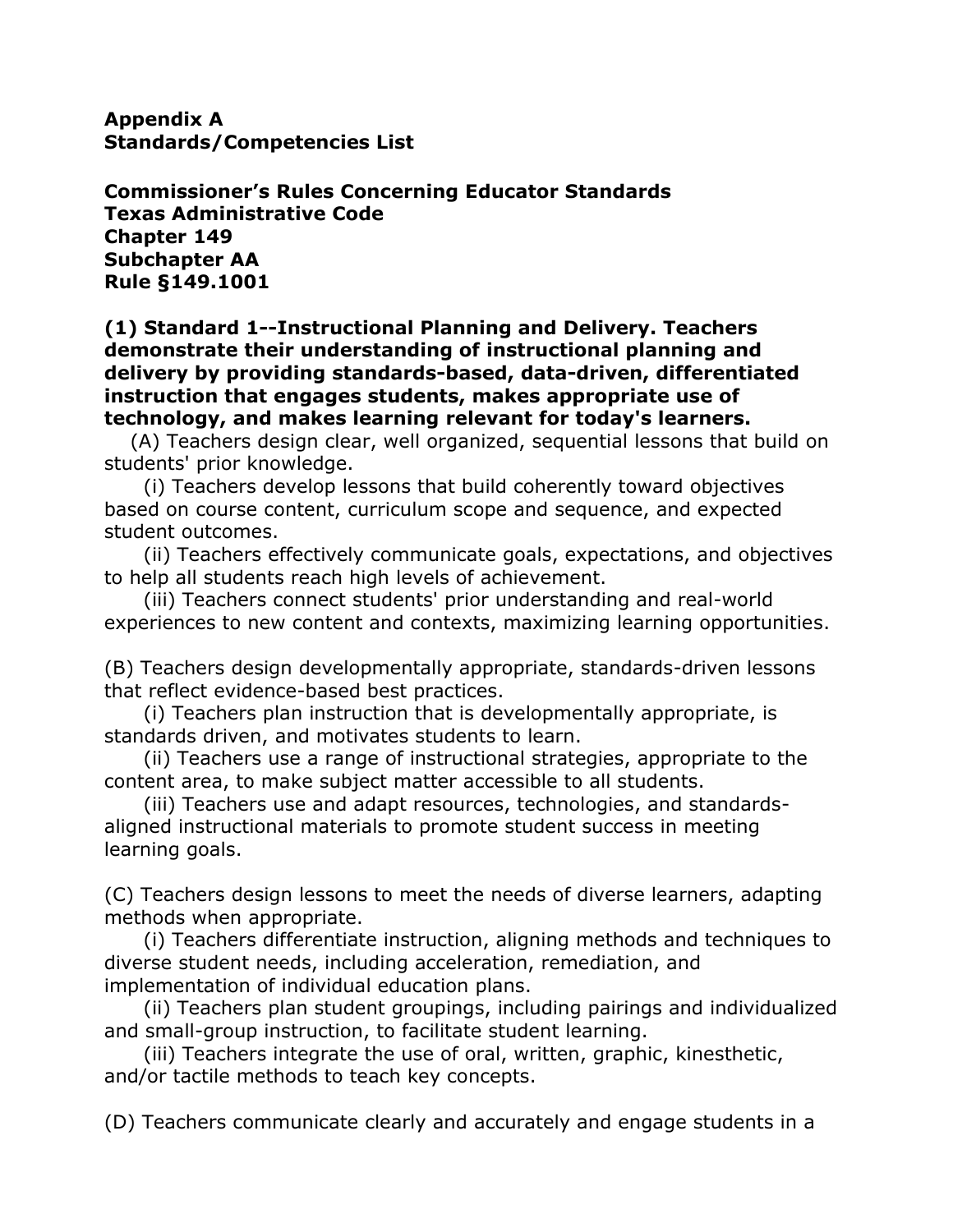manner that encourages students' persistence and best efforts.

 (i) Teachers ensure that the learning environment features a high degree of student engagement by facilitating discussion and student-centered activities as well as leading direct instruction.

 (ii) Teachers validate each student's comments and questions, utilizing them to advance learning for all students.

 (iii) Teachers encourage all students to overcome obstacles and remain persistent in the face of challenges, providing them with support in achieving their goals.

(E) Teachers promote complex, higher-order thinking, leading class discussions and activities that provide opportunities for deeper learning.

 (i) Teachers set high expectations and create challenging learning experiences for students, encouraging them to apply disciplinary and crossdisciplinary knowledge to real-world problems.

 (ii) Teachers provide opportunities for students to engage in individual and collaborative critical thinking and problem solving.

 (iii) Teachers incorporate technology that allows students to interact with the curriculum in more significant and effective ways, helping them reach mastery.

(F) Teachers consistently check for understanding, give immediate feedback, and make lesson adjustments as necessary.

 (i) Teachers monitor and assess student progress to ensure that their lessons meet students' needs.

 (ii) Teachers provide immediate feedback to students in order to reinforce their learning and ensure that they understand key concepts.

 (iii) Teachers adjust content delivery in response to student progress through the use of developmentally appropriate strategies that maximize student engagement.

#### **(3) Standard 3--Content Knowledge and Expertise. Teachers exhibit a comprehensive understanding of their content, discipline, and related pedagogy as demonstrated through the quality of the design and execution of lessons and their ability to match objectives and activities to relevant state standards.**

 (A) Teachers understand the major concepts, key themes, multiple perspectives, assumptions, processes of inquiry, structure, and real-world applications of their grade-level and subject-area content.

 (i) Teachers have expertise in how their content vertically and horizontally aligns with the grade-level/subject-area continuum, leading to an integrated curriculum across grade levels and content areas.

(ii) Teachers identify gaps in students' knowledge of subject matter and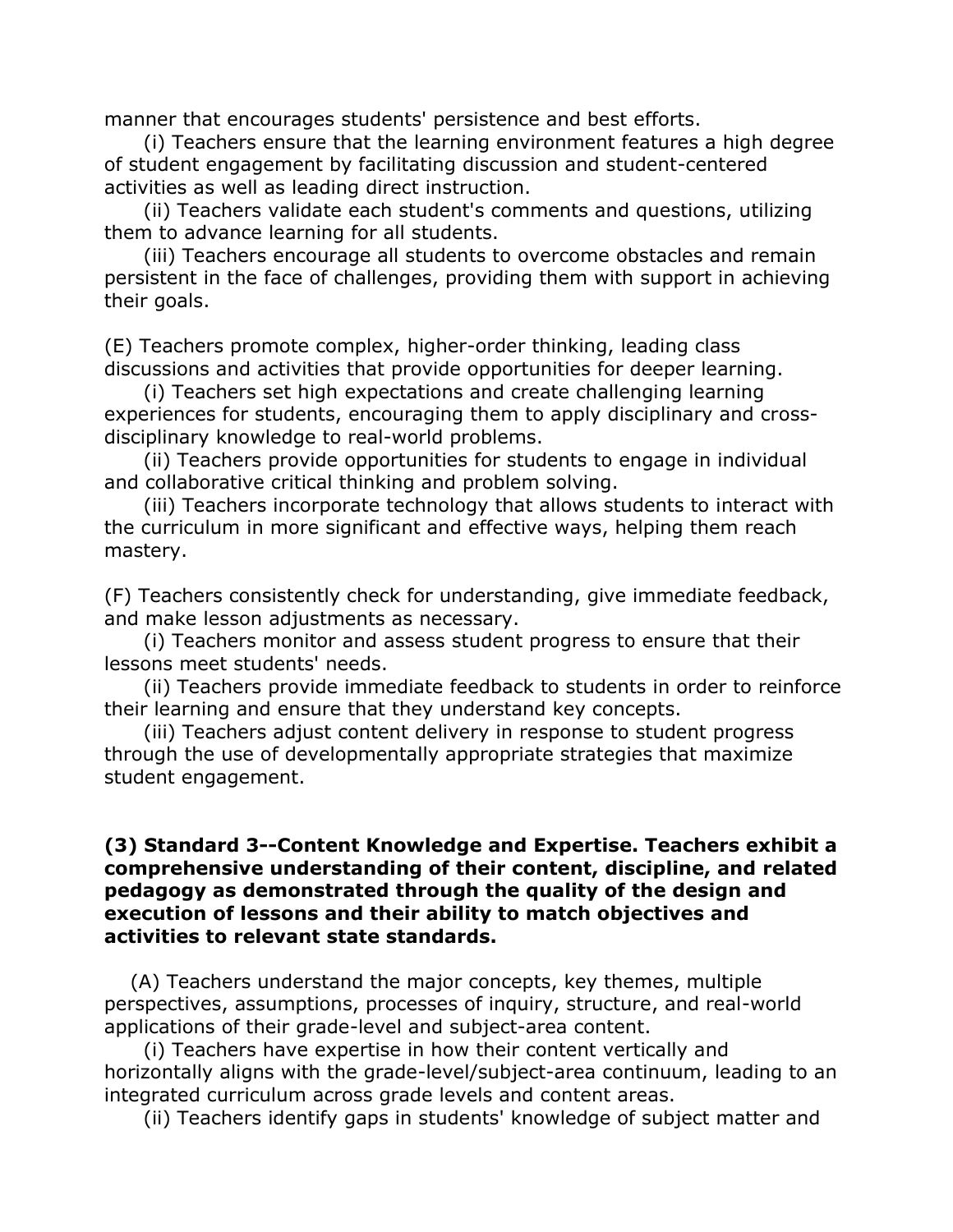communicate with their leaders and colleagues to ensure that these gaps are adequately addressed across grade levels and subject areas.

 (iii) Teachers keep current with developments, new content, new approaches, and changing methods of instructional delivery within their discipline.

 (B) Teachers design and execute quality lessons that are consistent with the concepts of their specific discipline, are aligned to state standards, and demonstrate their content expertise.

 (i) Teachers organize curriculum to facilitate student understanding of the subject matter.

 (ii) Teachers understand, actively anticipate, and adapt instruction to address common misunderstandings and preconceptions.

 (iii) Teachers promote literacy and the academic language within the discipline and make discipline-specific language accessible to all learners.

(C) Teachers demonstrate content-specific pedagogy that meets the needs of diverse learners, utilizing engaging instructional materials to connect prior content knowledge to new learning.

 (i) Teachers teach both the key content knowledge and the key skills of the discipline.

 (ii) Teachers make appropriate and authentic connections across disciplines, subjects, and students' real-world experiences.

### **(5) Standard 5--Data-Driven Practice. Teachers use formal and informal methods to assess student growth aligned to instructional goals and course objectives and regularly review and analyze multiple sources of data to measure student progress and adjust instructional strategies and content delivery as needed.**

(A) Teachers implement both formal and informal methods of measuring student progress.

 (i) Teachers gauge student progress and ensure student mastery of content knowledge and skills by providing assessments aligned to instructional objectives and outcomes that are accurate measures of student learning.

 (ii) Teachers vary methods of assessing learning to accommodate students' learning needs, linguistic differences, and/or varying levels of background knowledge.

(B) Teachers set individual and group learning goals for students by using preliminary data and communicate these goals with students and families to ensure mutual understanding of expectations.

 (i) Teachers develop learning plans and set academic as well as socialemotional learning goals for each student in response to previous outcomes from formal and informal assessments.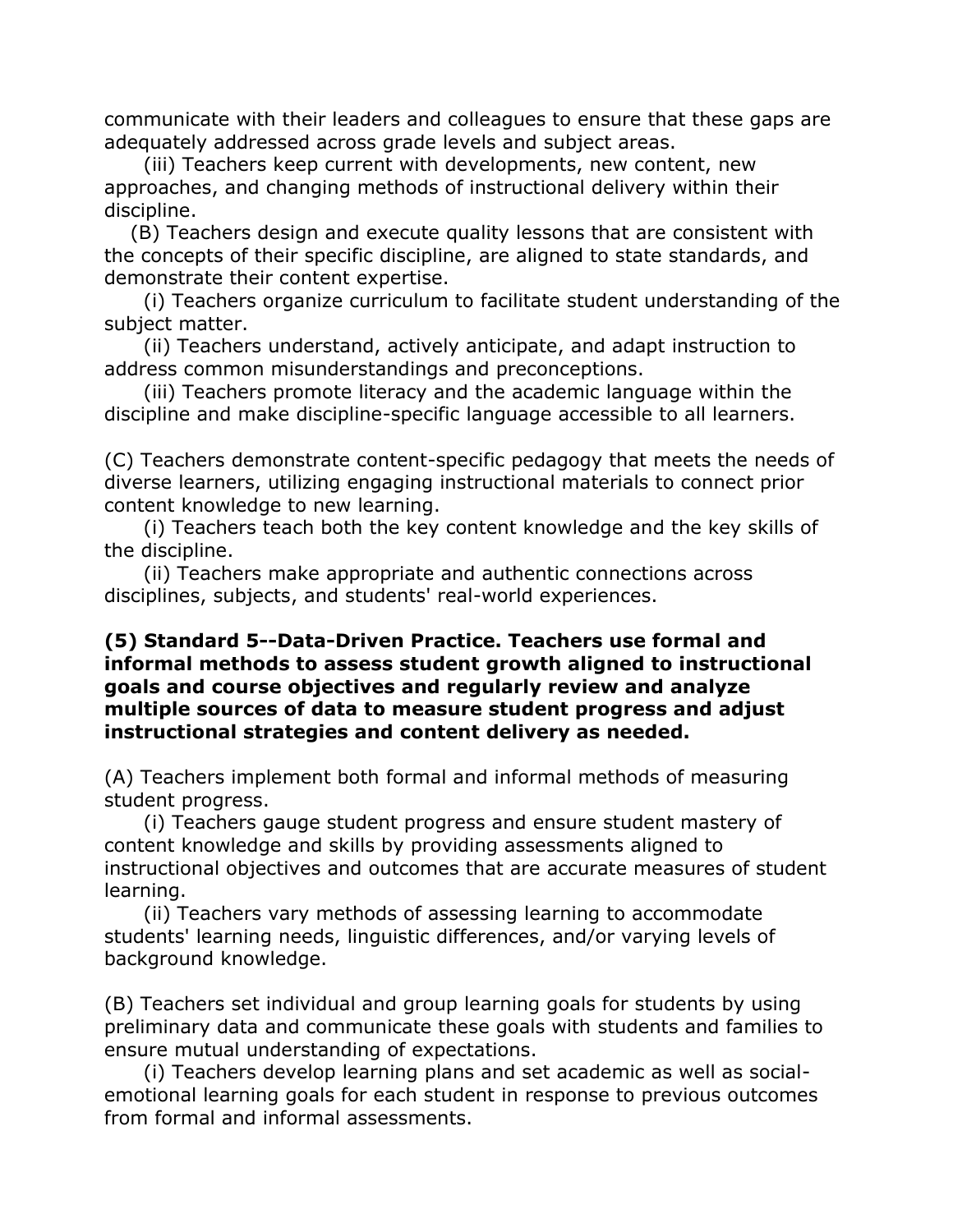(ii) Teachers involve all students in self-assessment, goal setting, and monitoring progress.

 (iii) Teachers communicate with students and families regularly about the importance of collecting data and monitoring progress of student outcomes, sharing timely and comprehensible feedback so they understand students' goals and progress.

(C) Teachers regularly collect, review, and analyze data to monitor student progress.

 (i) Teachers analyze and review data in a timely, thorough, accurate, and appropriate manner, both individually and with colleagues, to monitor student learning.

 (ii) Teachers combine results from different measures to develop a holistic picture of students' strengths and learning needs.

(D) Teachers utilize the data they collect and analyze to inform their instructional strategies and adjust short- and long-term plans accordingly. (i) Teachers design instruction, change strategies, and differentiate their teaching practices to improve student learning based on assessment outcomes.

 (ii) Teachers regularly compare their curriculum scope and sequence with student data to ensure they are on track and make adjustments as needed.

**(6) Standard 6--Professional Practices and Responsibilities. Teachers consistently hold themselves to a high standard for individual development, pursue leadership opportunities, collaborate with other educational professionals, communicate regularly with stakeholders, maintain professional relationships, comply with all campus and school district policies, and conduct themselves ethically and with integrity.**

(A) Teachers reflect on their teaching practice to improve their instructional effectiveness and engage in continuous professional learning to gain knowledge and skills and refine professional judgment.

 (i) Teachers reflect on their own strengths and professional learning needs, using this information to develop action plans for improvement.

 (ii) Teachers establish and strive to achieve professional goals to strengthen their instructional effectiveness and better meet students' needs.

 (iii) Teachers engage in relevant, targeted professional learning opportunities that align with their professional growth goals and their students' academic and social-emotional needs.

(B) Teachers collaborate with their colleagues, are self-aware in their interpersonal interactions, and are open to constructive feedback from peers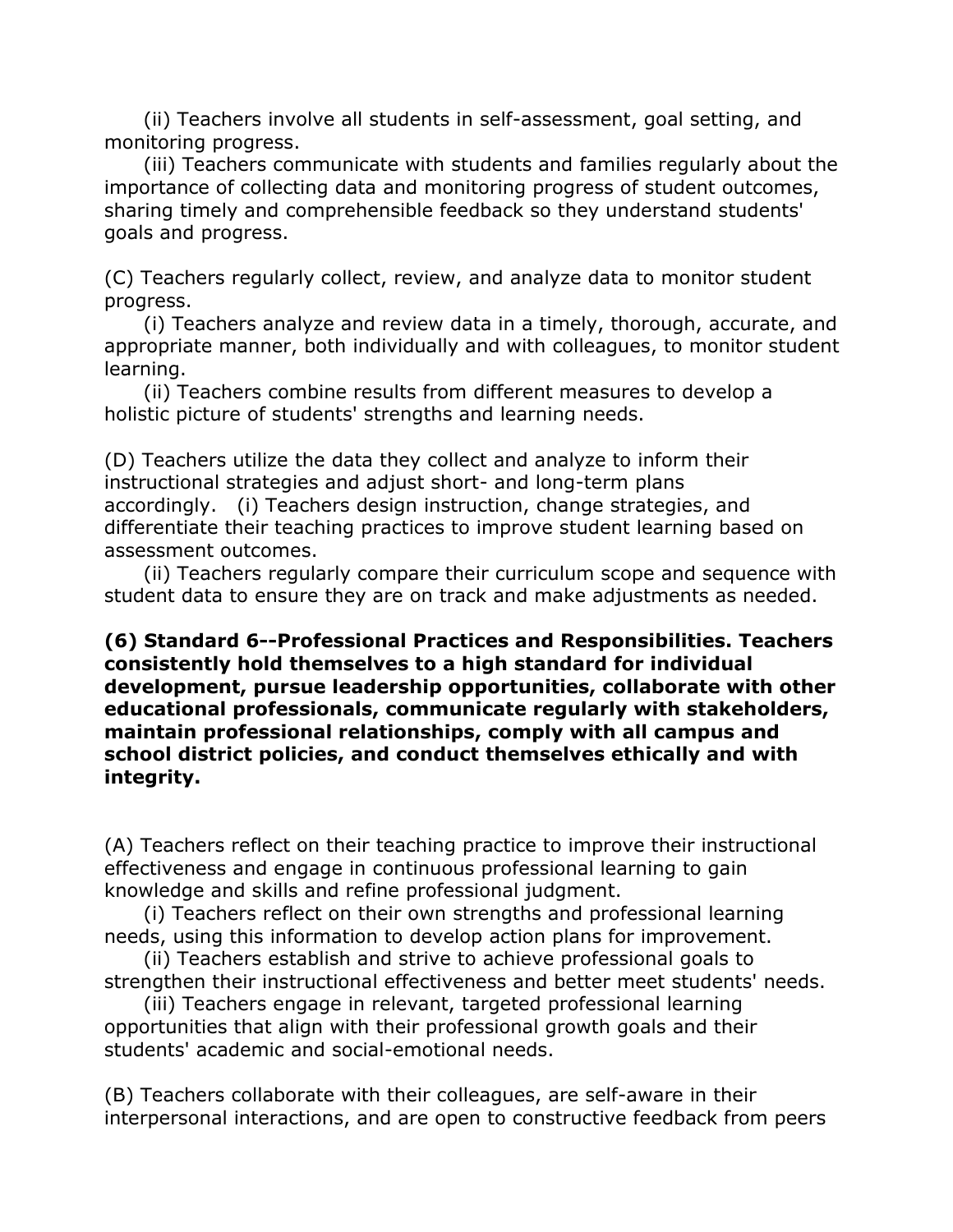and administrators.

 (i) Teachers seek out feedback from supervisors, coaches, and peers and take advantage of opportunities for job-embedded professional development.

 (ii) Teachers actively participate in professional learning communities organized to improve instructional practices and student learning.

(C) Teachers seek out opportunities to lead students, other educators, and community members within and beyond their classrooms.

 (i) Teachers clearly communicate the mission, vision, and goals of the school to students, colleagues, parents and families, and other community members.

 (ii) Teachers seek to lead other adults on campus through professional learning communities, grade- or subject-level team leadership, committee membership, or other opportunities.

(D) Teachers model ethical and respectful behavior and demonstrate integrity in all situations.

 (i) Teachers adhere to the educators' code of ethics in §247.2 of this title (relating to Code of Ethics and Standard Practices for Texas Educators), including following policies and procedures at their specific school placement(s).

 (ii) Teachers communicate consistently, clearly, and respectfully with all members of the campus community, including students, parents and families, colleagues, administrators, and staff.

 (iii) Teachers serve as advocates for their students, focusing attention on students' needs and concerns and maintaining thorough and accurate student records.

## **NCTE Standards for Initial Preparation of Teachers of English Language Arts-Initial Licensure 7-12**

## **LEARNERS AND LEARNING IN ELA**

Standard 1: Candidates apply and demonstrate knowledge of learners and learning to foster inclusive learning environments that support coherent, relevant, standards-aligned, differentiated, and antiracist/antibias instruction to engage grade 7–12 learners in ELA.

● Component 1.1: Candidates gather and interpret comprehensive data on learners' individual differences, identities, and funds of knowledge to foster inclusive learning environments that actively engage all learners in ELA.

• Component 1.2: Candidates apply and demonstrate knowledge of how the constructs of adolescence/adolescents and learners' identities affect learning experiences to foster coherent, relevant, inclusive, and antiracist/antibias instruction that critically engages all learners in ELA.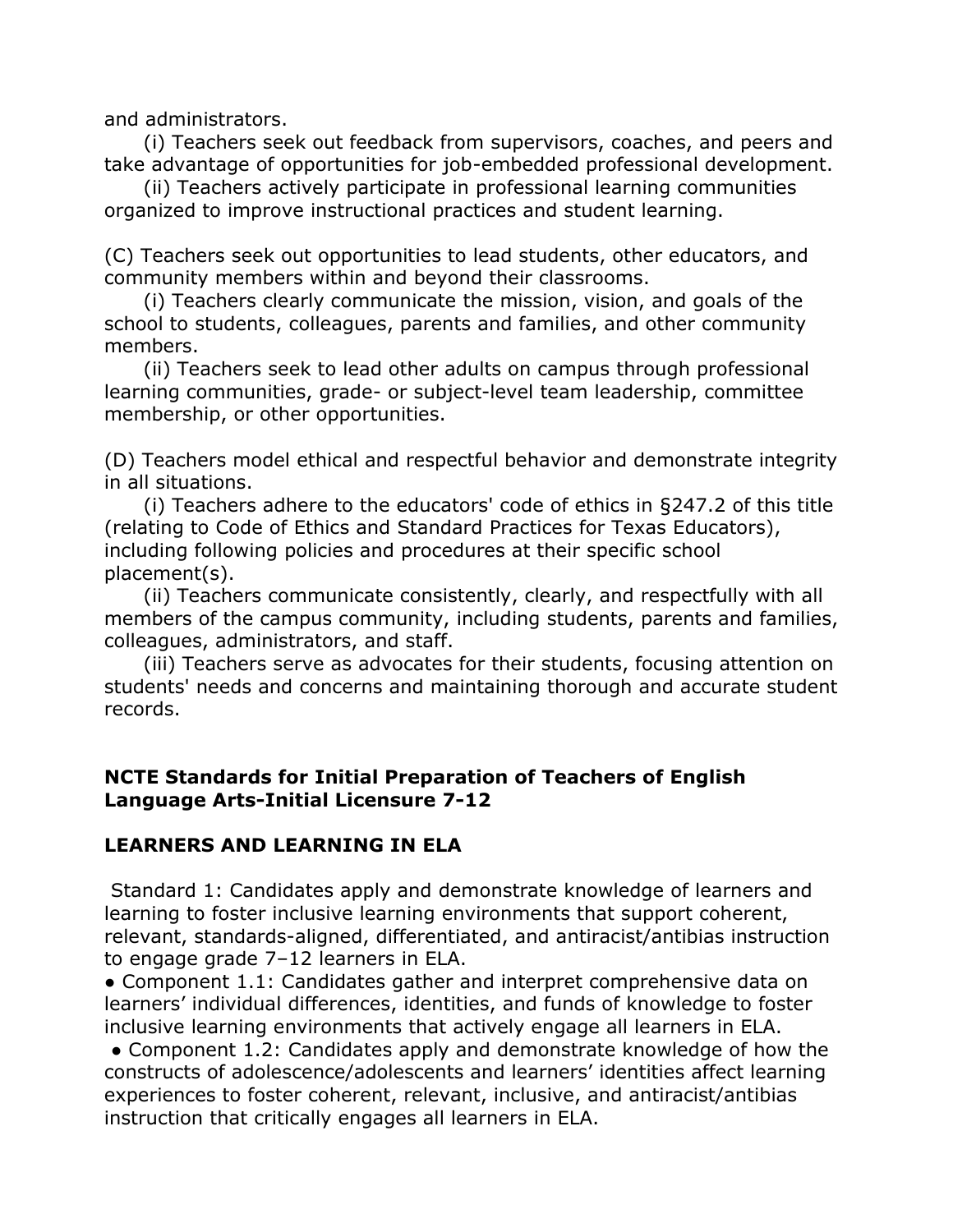● Component 1.3: Candidates apply and demonstrate knowledge of learning processes that involve individually, collaboratively, and critically accessing, consuming, curating, and creating texts (e.g., print, digital, media).

# **ELA CONTENT KNOWLEDGE**

Standard 2: Candidates apply and demonstrate knowledge and theoretical perspectives, including antiracist/antibias ELA, pertaining to texts, composition, language, and languaging.

● Component 2.1: Candidates apply and demonstrate knowledge and theoretical perspectives about a variety of literary and informational texts e.g., young adult, classic, contemporary, and media—that represent a range of world literatures, historical traditions, genres, cultures, and lived experiences.

● Component 2.2: Candidates apply and demonstrate knowledge and theoretical perspectives of the relationships among form, audience, context, and purpose by composing and critically curating a range of texts (e.g., print, digital, media).

● Component 2.3: Candidates apply and demonstrate knowledge and theoretical perspectives of language and languaging, including language acquisition, conventions, dialect, grammar systems, and the impact of 3 languages on society as they relate to various rhetorical situations (e.g., journalism, social media, popular culture) and audiences.

**INSTRUCTIONAL PRACTICE: PLANNING FOR INSTRUCTION IN ELA**  Standard 3: Candidates apply and demonstrate knowledge of theories, research, and ELA to plan coherent, relevant, standards-aligned, differentiated, antiracist/antibias instruction and assessment.

● Component 3.1: Candidates use a variety of resources and technologies to plan coherent, relevant, standards-aligned, antiracist/antibias, and differentiated instruction that incorporates theories, research, and knowledge of ELA to support and engage all learners in meeting learning goals.

● Component 3.2: Candidates identify and/or design formative and summative assessments that reflect ELA research, align with intended learning outcomes, and engage learners in monitoring their progress toward established goals.

# **INSTRUCTIONAL PRACTICE: IMPLEMENTING INSTRUCTION IN ELA**

Standard 4: Candidates implement planned coherent, relevant, standard saligned, differentiated, and antiracist/antibias ELA instruction and assessment to motivate and engage all learners.

● Component 4.1: Candidates implement coherent, relevant, standards aligned, differentiated and antiracist/antibias instruction that uses a variety of resources and technologies and incorporates theories, research, and knowledge of ELA to support and engage all learners in meeting learning goals.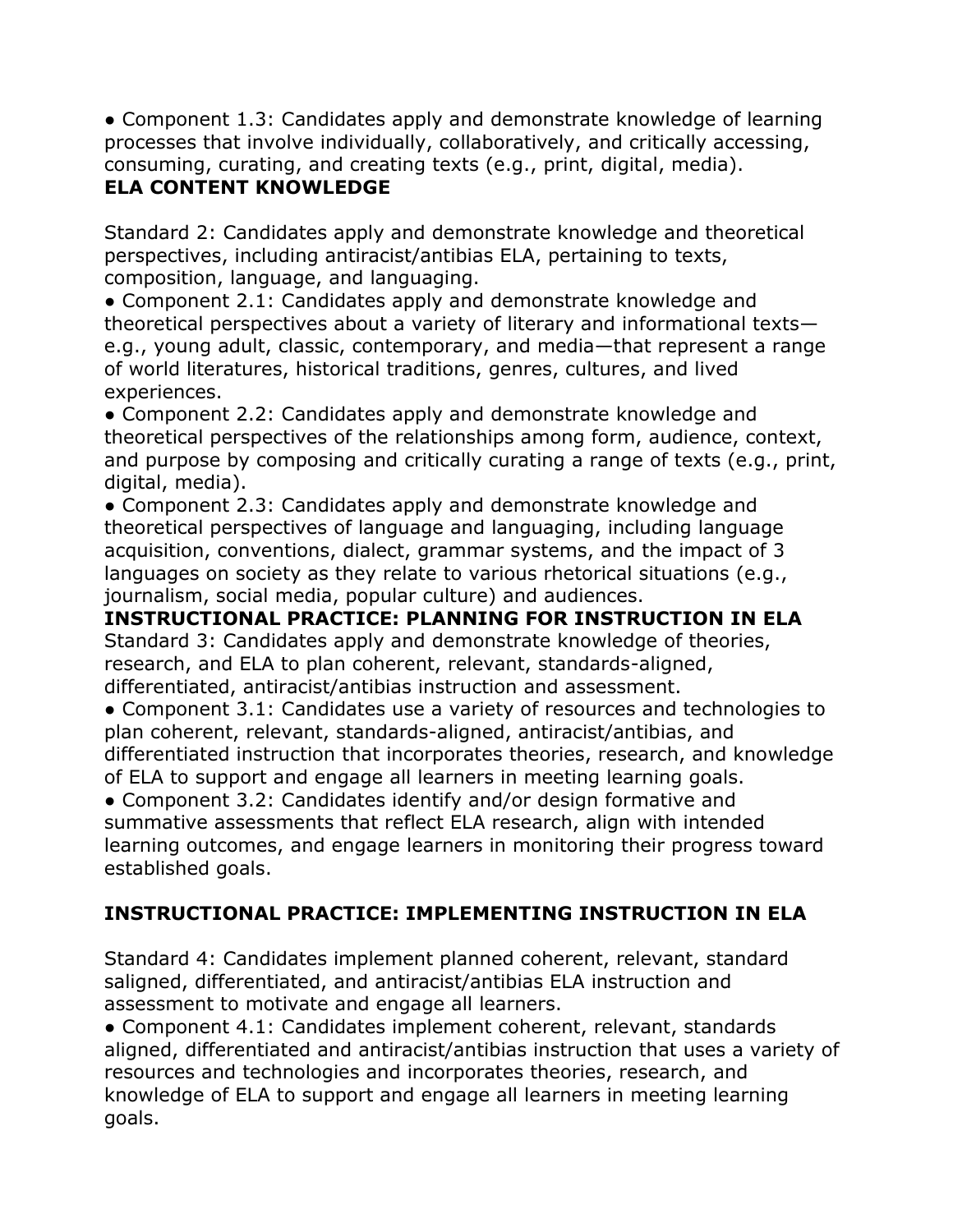● Component 4.2: Candidates implement formative and summative assessments that reflect ELA research, align with intended learning outcomes, engage learners in monitoring their progress toward established goals, and guide the next steps of ELA instruction.

● Component 4.3: Candidates communicate with learners about their performance in ELA in multiple ways that actively involve them in their own learning (e.g., learning management systems, digital communication tools, conferencing, written feedback).

# **PROFESSIONAL RESPONSIBILITY OF ELA TEACHERS**

Standard 5: Candidates reflect on their ELA practice, use knowledge and theoretical perspectives to collaborate with educational community members, and demonstrate readiness for leadership, professional learning, and advocacy.

● Component 5.1: Candidates reflect on their own identities and experiences and how they frame their practices and impact their teaching of ELA.

● Component 5.2: Candidates use feedback and evidence from a range of sources to reflect upon and inform their practice.

● Component 5.3: Candidates apply and demonstrate knowledge in collaboration with learners, families, colleagues, and ELA-related learning communities.

● Component 5.4: Candidates demonstrate readiness for leadership, professional learning, and advocacy for learners, themselves, and ELA.

# **Texas State Board for Educator Certification Teacher Standards**

# **English Language Arts and Reading Grades 4-8 (TExES Standards)**

Standard I. Oral Language: Teachers of students in grades 4–8 understand the importance of oral language, know the developmental processes of oral language, and provide a variety of instructional opportunities for students to develop listening and speaking skills.

Standard II. Foundations of Reading: Teachers of students in grades 4–8 understand the foundations of reading and early literacy development.

Standard III. Word Analysis Skills and Reading Fluency: Teachers understand the importance of word analysis skills (including decoding, blending, structural analysis, sight word vocabulary) and reading fluency and provide many opportunities for students to practice and improve their word analysis skills and reading fluency.

Standard IV. Reading Comprehension: Teachers understand the importance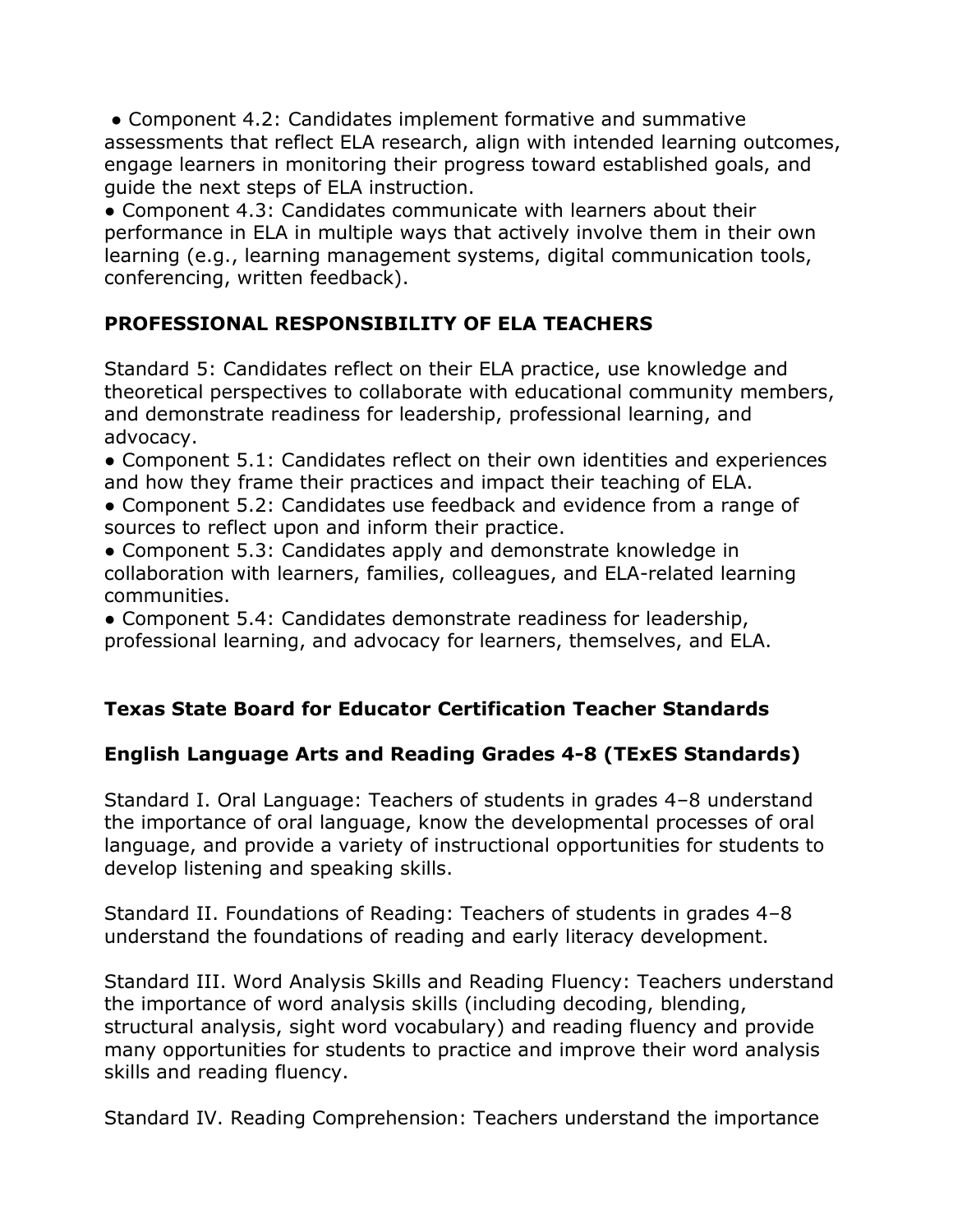of reading for understanding, know the components of comprehension, and teach students strategies for improving their comprehension.

Standard V. Written Language: Teachers understand that writing is a developmental process and provide instruction that helps students develop competence in written communication.

Standard VI. Study and Inquiry Skills: Teachers understand the importance of study and inquiry skills as tools for learning and promote students' development in applying study and inquiry skills.

Standard VII. Viewing and Representing: Teachers understand how to interpret, analyze, evaluate, and produce visual images and messages in various media and to provide students with opportunities to develop skills in this area.

Standard VIII. Assessment of Developing Literacy: Teachers understand the basic principles of assessment and use a variety of literacy assessment practices to plan and implement instruction.

# **English Language Arts and Reading Grades 7-12 (TExES Standards)**

Standard I. Teachers of students in grades 7–12 know how to design and implement instruction that is appropriate for each student, that reflects knowledge of the Texas Essential Knowledge and Skills (TEKS), that integrates all components of the English language arts (i.e., writing, reading, listening/speaking, viewing/representing), and that is based on continuous assessment.

Standard II. Teachers of students in grades 7–12 understand the processes of reading and teach students to apply these processes.

Standard III. Teachers of students in grades 7–12 understand reading skills and strategies for various types of nonliterary texts and teach students to apply these skills and strategies to enhance their lifelong learning.

Standard IV. Teachers of students in grades 7–12 understand an extensive body of literature and literary genres and provide students with opportunities to read diverse types of literature and to view literature as a source for exploring and interpreting human experiences.

Standard V. Teachers of students in grades 7–12 understand that writing is a recursive, developmental, integrative, and ongoing process and provide students with opportunities to develop competence as writers.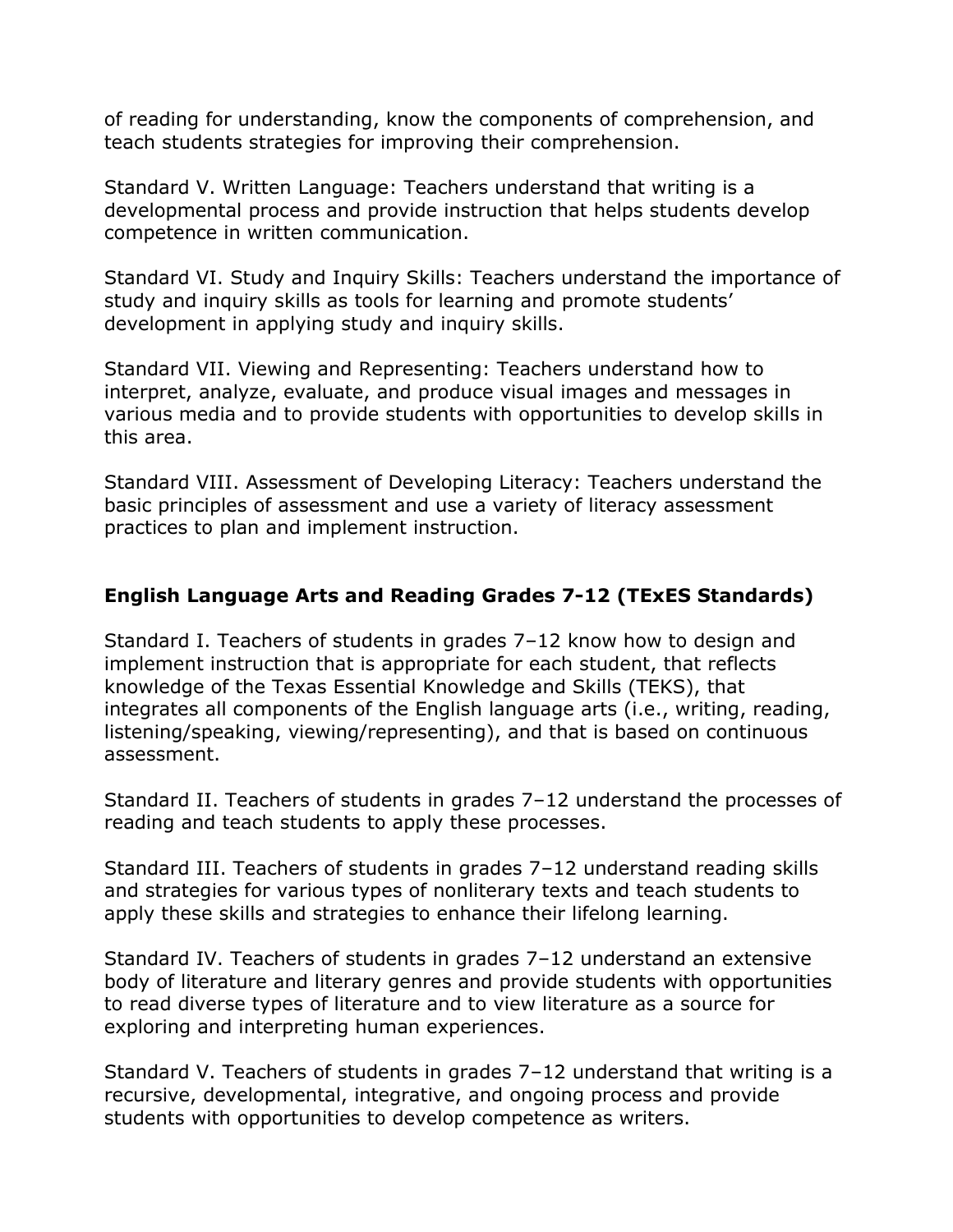Standard VI. Teachers of students in grades 7–12 understand how to write effectively for various audiences and purposes and provide students with opportunities to write in a variety of forms and contexts.

Standard VII. Teachers of students in grades 7–12 understand the structure and development of the English language and provide students with opportunities to develop related knowledge and skills in meaningful contexts.

Standard VIII. Teachers of students in grades 7–12 understand oral communication and provide students with opportunities to develop listening and speaking skills.

Standard IX. Teachers of students in grades 7–12 understand how to interpret, analyze, and produce visual images and messages in various media and provide students with opportunities to develop skills in this area. (Texas State Board for Educator Certification, 2020).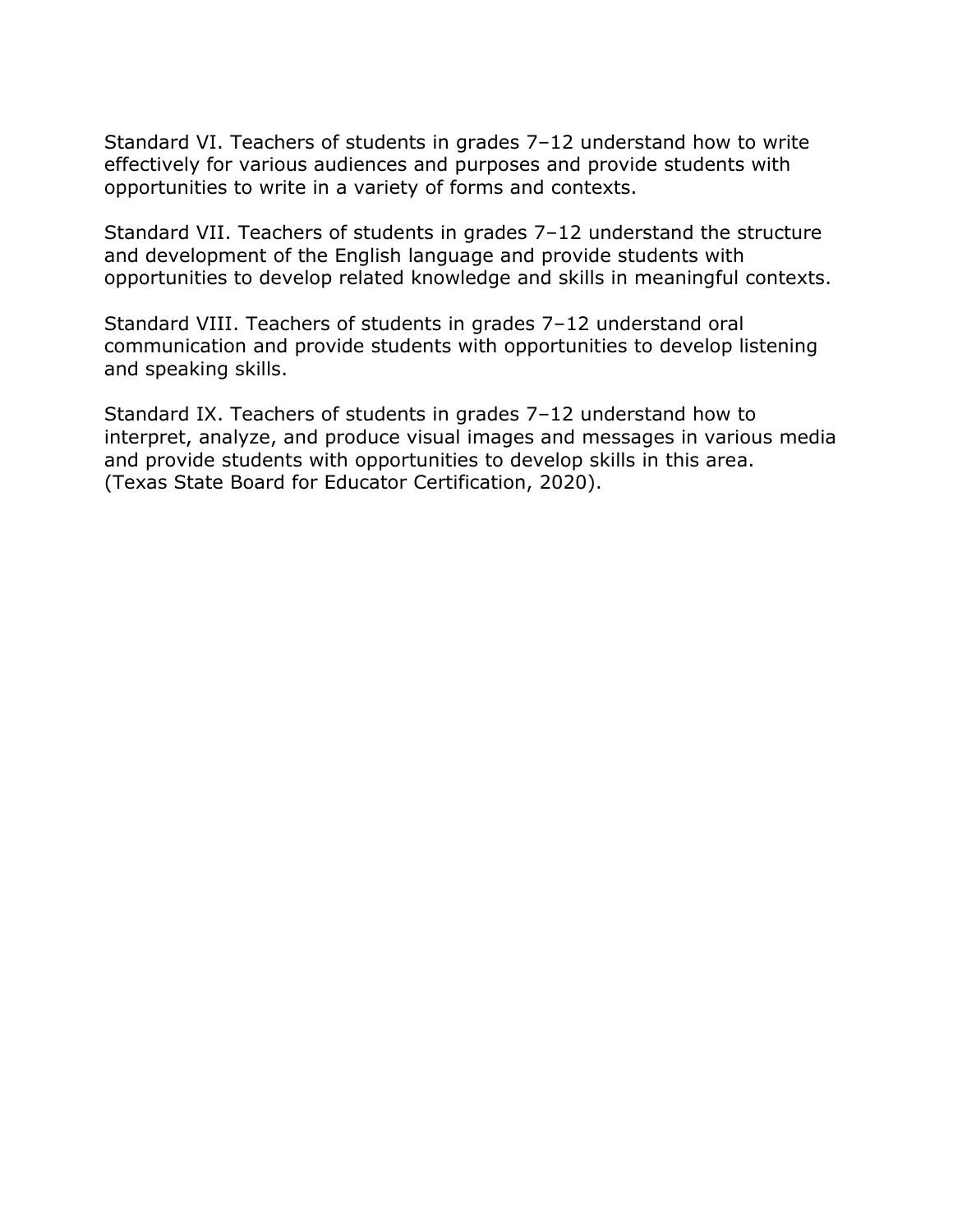# **TExES English Language Arts Exam Framework for Grades 4-8 (217)**

## **Domain I—Foundations of Reading**

.

Competency 001—(Foundations of Teaching Reading): Understand researchbased, evidence-based, and culturally relevant foundational concepts, principles, and best practices related to reading instruction and assessment.

Competency 002—(Foundational Reading Skills): Understand concepts, principles, and best practices related to the development of foundational reading skills, and demonstrate knowledge of developmentally appropriate, research- and evidence-based assessment and instructional practices to promote all students' development of grade-level foundational reading skills.

Competency 003—(Word Analysis Skills and Reading Fluency): Understand concepts, principles, and best practices related to the development of word analysis skills and fluency, and demonstrate knowledge of developmentally appropriate, research- and evidence-based assessment and instructional practices to promote all students' development of grade-level word analysis skills and reading fluency.

Competency 004—(Vocabulary Development): Understand concepts, principles, and best practices related to vocabulary development, and demonstrate knowledge of developmentally appropriate, research- and evidence-based assessment and instructional practices to promote all students' development of grade-level vocabulary knowledge and skills.

## **Domain II—Text Comprehension and Analysis**

Competency 005—(Reading Comprehension Development): Understand concepts, principles, and best practices related to the development of reading comprehension, and demonstrate knowledge of developmentally appropriate, research- and evidence-based assessment and instructional practices to promote all students' development of grade-level reading comprehension strategies.

Competency 006—(Reading Literary Texts): Understand the genre-specific characteristics, structures, and purposes of diverse traditional,

contemporary, and classical literary texts; analyze how authors use these elements and characteristics to achieve specific purposes; and demonstrate knowledge of research-based strategies and best practices for promoting students' ability to engage in text-based analyses of a range of complex literary texts.

Competency 007—(Reading Informational and Argumentative Texts): Understand the elements and characteristics of informational and argumentative texts, analyze how authors use these elements and characteristics to achieve specific purposes, and demonstrate knowledge of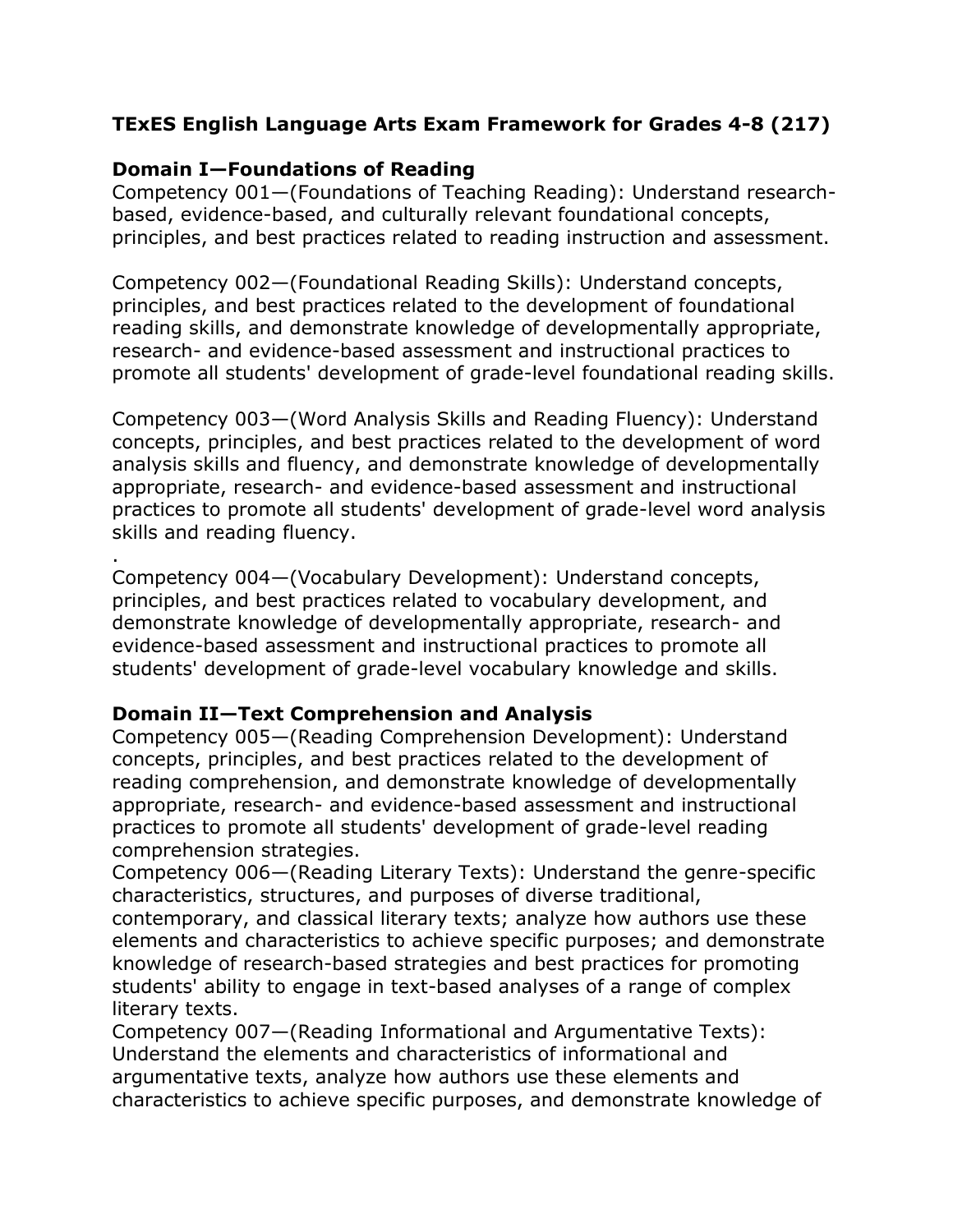research-based strategies and best practices for promoting students' ability to engage in text-based analyses of complex informational and argumentative texts.

## **Domain III—Oral and Written Communication**

Competency 008—(Composition): Understand the characteristics of various genres of written text; apply knowledge of strategies for developing wellorganized, engaging, written texts that achieve specific purposes for specific audiences; and apply knowledge of research-based strategies and best practices for promoting students' ability to develop well-organized, engaging, written texts that achieve specific purposes for specific audiences. Competency 009—(Inquiry and Research): Demonstrate knowledge of strategies for conducting focused inquiry and research and presenting the results in an appropriate, responsible, and ethical manner and of researchbased strategies and best practices for promoting students' ability to conduct focused inquiry and research and present the results in an appropriate, responsible, and ethical manner.

Competency 010—(Listening and Speaking): Demonstrate knowledge of strategies for critical listening and collaborative speaking and of researchbased strategies and best practices for promoting students' skills in critical listening and collaborative speaking, including using differentiation strategies that are culturally and academically appropriate for all students.

# **Domain IV—Educating All Learners and Professional Practice**

Competency 011—(Differentiation Strategies in Planning and Practice): Understand how to identify and implement developmentally and culturally appropriate strategies and data-driven practices to effectively teach and engage all learners.

Competency 012—(Culturally Responsive Practices): Understand how to identify and implement culturally responsive, developmentally appropriate practices to effectively teach and engage all learners.

# **TExES Exam Framework for English Language Arts Grades 7-12 (231)**

## **Domain I Integrated Language Arts, Diverse Learners and the Study of English**

Competency 001—The teacher understands and applies knowledge of relationships among the language arts and between the language arts and other aspects of students' lives and learning.

Competency 002—The teacher is aware of the diversity of the student population and provides instruction that is appropriate for all students Competency 003—The teacher understands the structure and development of the English language and provides students with opportunities to develop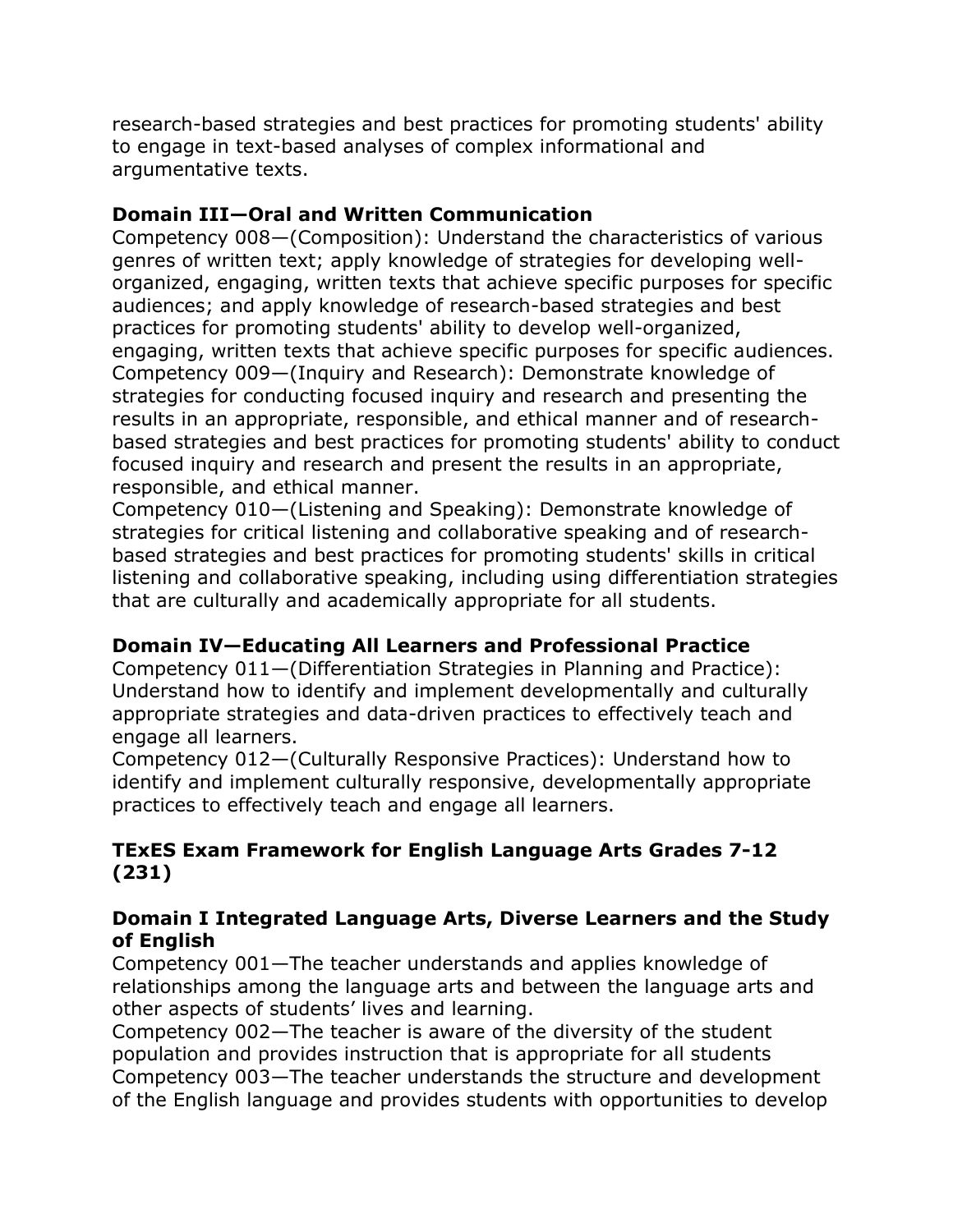related knowledge and skills in meaningful contexts.

### **Domain II Reading Processes and Skills for Reading Literary and Nonliterary Texts**

Competency 004—The teacher understands reading processes and teaches students to apply these processes

Competency 005—The teacher understands reading skills and strategies for various types of nonliterary texts and teaches students to apply these skills and strategies to enhance their lifelong learning.

Competency 006—The teacher understands literary elements, genres and movements and demonstrates knowledge of a substantial body of literature. Competency 007—The teacher understands strategies for reading literary texts and provides students with opportunities to formulate, express and support responses to literature.

## **Domain III Written Communication**

Competency 008—The teacher understands and promotes writing as a recursive, developmental, integrative and ongoing process and provides students with opportunities to develop competence as writers. Competency 009—The teacher understands effective writing and teaches students to write effectively in a variety of forms and for various audiences, purposes and contexts.

## **Domain IV Oral Communication and Media Literacy**

Competency 010—The teacher understands principles of oral communication and promotes students' development of listening and speaking skills. Competency 011—The teacher understands and teaches basic principles of media literacy and provides students with opportunities to apply these principles in interactions with media.

## **Science of Teaching Reading Standards**

Texas Administrative Code Chapter 235 Subchapter E Rule §235.101

(a) Science of Teaching Reading (STR) Standards.

The STR standards identified in this section are targeted for classroom teachers of early learners (birth through age eight). The standards address the discipline that deals with the theory and practice of teaching early reading. The standards inform proper teaching techniques, strategies, teacher actions, teacher judgements, and decisions by taking into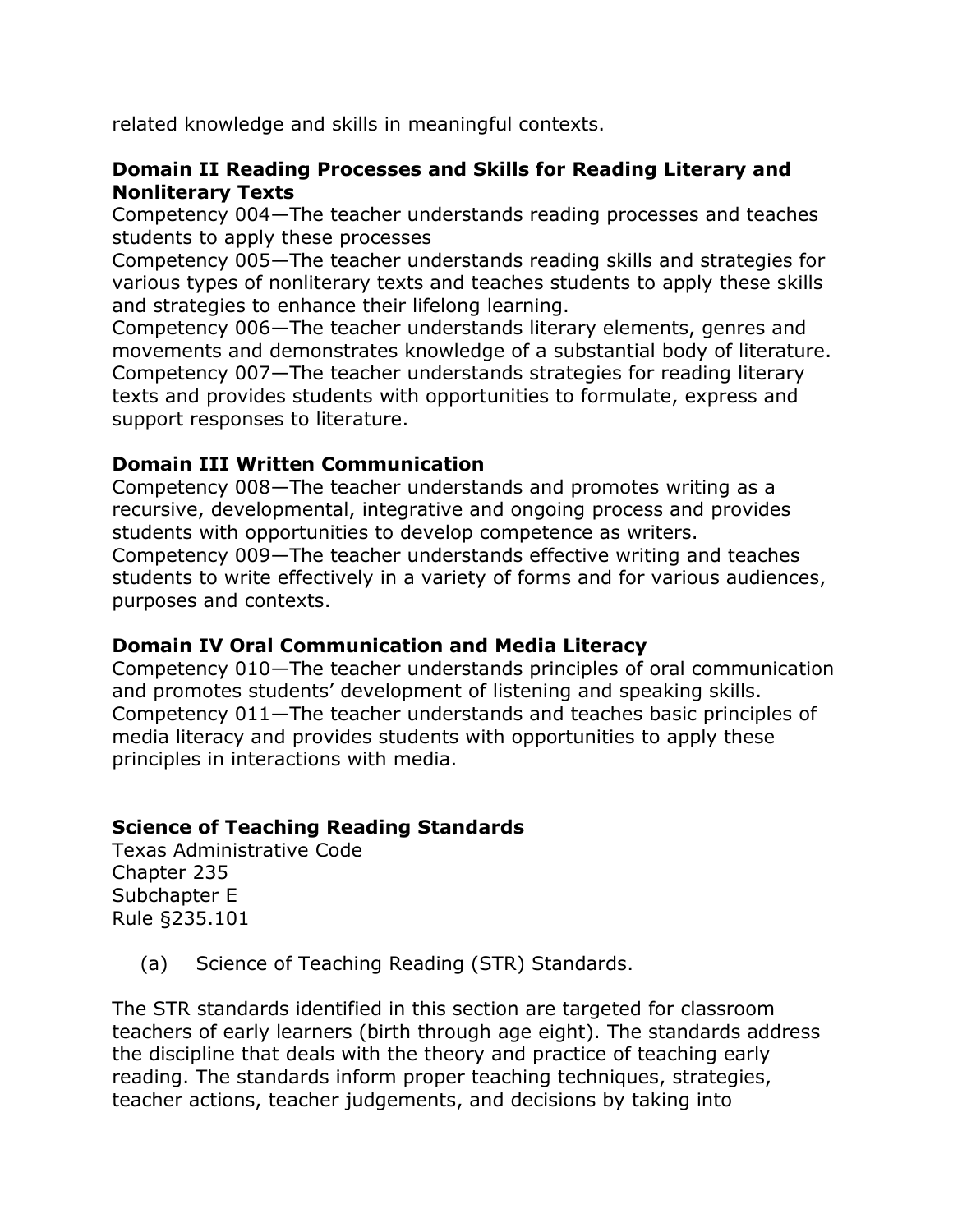consideration theories of learning, understandings of students and their needs, and the backgrounds and interests of individual students. The standards are also aligned with the Texas Prekindergarten Guidelines and Chapter 110 of this title (relating to Texas Essential Knowledge and Skills for English Language Arts and Reading). The standards address early reading content knowledge in Prekindergarten-Grade 6, with an emphasis on Prekindergarten-Grade 3, in order to meet the needs of all early learners and address vertical alignment. Candidates in the following categories of classroom teachers will be assessed by the STR standards:

- (1) Early Childhood: Prekindergarten-Grade 3;
- (2) Core Subjects with Science of Teaching Reading: Early Childhood-Grade 6;
- (3) Core Subjects with Science of Teaching Reading: Grades 4-8;
- (4) English Language Arts and Reading with Science of Teaching Reading: Grades 4-8; and
- (5) English Language Arts and Reading/Social Studies with Science of Teaching Reading: Grades 4-8.

# **(b) Knowledge of Reading Development Components.**

Classroom teachers identified in subsection (a) of this section demonstrate understanding of Kindergarten-Grade 6 Texas Essential Knowledge and Skills and the Texas Prekindergarten Guidelines pertaining to reading and apply knowledge of developmentally appropriate, research- and evidence-based assessment, and instructional practices to promote students' development of grade level skills within the following components of reading:

- (1) oral language development;
- (2) print awareness and alphabet knowledge;
- (3) phonological and phonemic awareness;
- (4) phonics (decoding and encoding);
- (5) reading fluency;
- (6) vocabulary development;
- (7) syllabication and morphemic analysis;
- (8) comprehension of literary text;
- (9) comprehension of informational text; and
- (10) beginning strategies and reading comprehension skills.

# **(c) Reading Pedagogy**.

Classroom teachers identified in subsection (a) of this section demonstrate understanding of the principles of reading instruction and assessment and use a range of instructional strategies and assessment methods to promote students' development of foundational reading skills, including:

(1) providing explicit, systematic instruction that is sequential and multimodal (e.g., sequential lessons, gradual release model,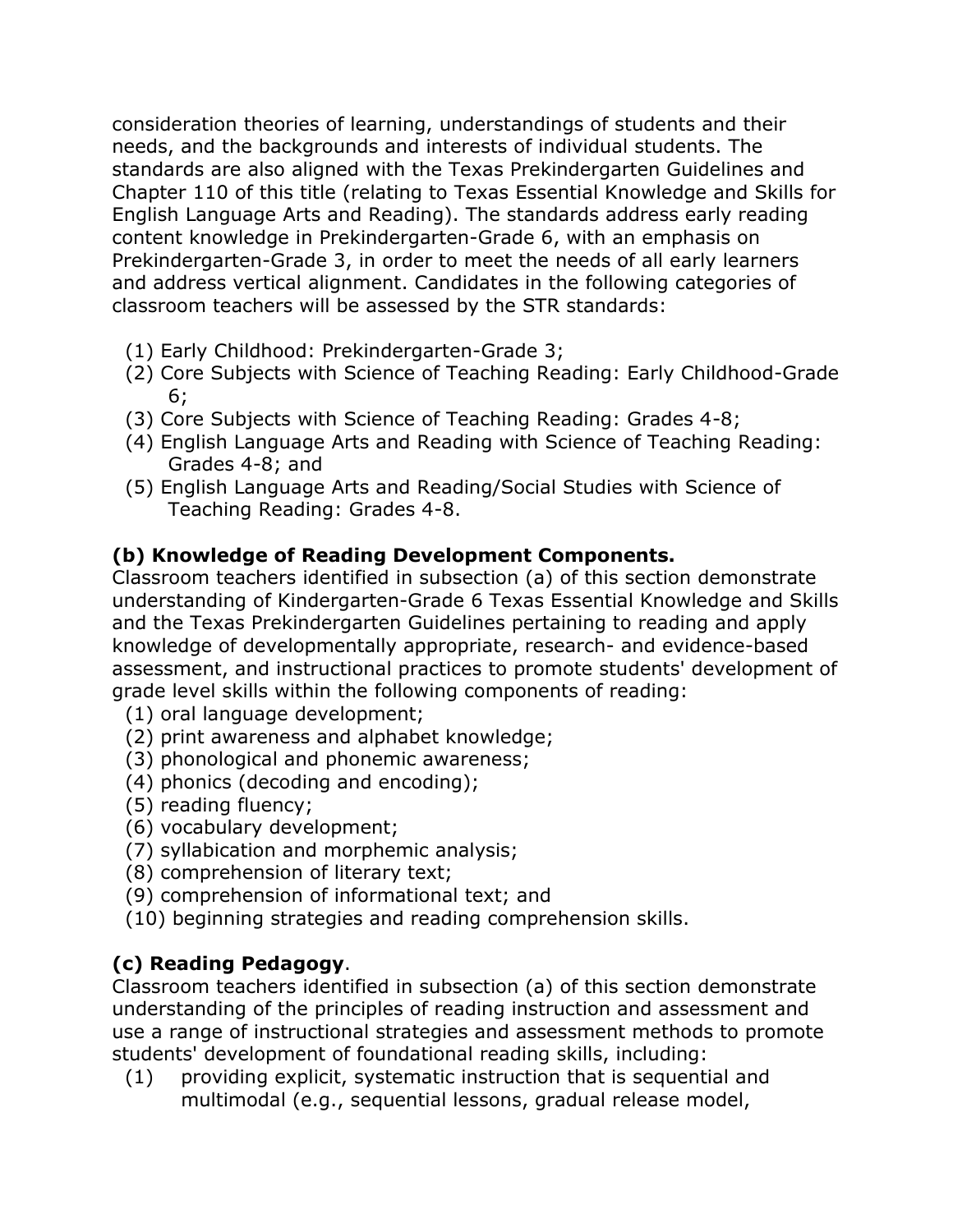structured literacy);

- (2) implementing both formal and informal methods of measuring student progress in early reading development;
- (3) implementing, designing, and executing developmentally appropriate, standards-driven instruction that reflect evidence-based best practices; and
- (4) acquiring, analyzing, and using background information (familial, cultural, educational, linguistic, and developmental characteristics) to engage all students in reading, including students with exceptional needs and English learners.

# **Science of Teaching Reading Exam Framework**

### **Domain I—Reading Pedagogy**

Competency 001—(Foundations of the Science of Teaching Reading): Understand foundational concepts, principles, and best practices related to the science of teaching reading.

Competency 002—(Foundations of Reading Assessment): Understand foundational concepts, principles, and best practices related to reading assessment.

## **Domain II—Reading Development: Foundational Skills**

Competency 003—(Oral Language Foundations of Reading Development): Understand foundational concepts, principles, and best practices related to the development of oral language, including second-language acquisition, and demonstrate knowledge of developmentally appropriate, research- and evidence-based assessment and instructional practices to promote all students' development of grade-level oral language skills.

Competency 004—(Phonological and Phonemic Awareness): Understand concepts, principles, and best practices related to the development of phonological and phonemic awareness, and demonstrate knowledge of developmentally appropriate, research- and evidence-based assessment and instructional practices to promote all students' development of grade-level phonological and phonemic awareness skills.

Competency 005—(Print Concepts and Alphabet Knowledge): Understand concepts, principles, and best practices related to the development of print concepts and alphabet knowledge, including understanding of the alphabetic principle, and demonstrate knowledge of developmentally appropriate, research- and evidence-based assessment and instructional practices to promote all students' development of grade-level print concepts and alphabet knowledge and their understanding of the alphabetic principle Competency 006—(Phonics and Other Word Identification Skills): Understand concepts, principles, and best practices related to the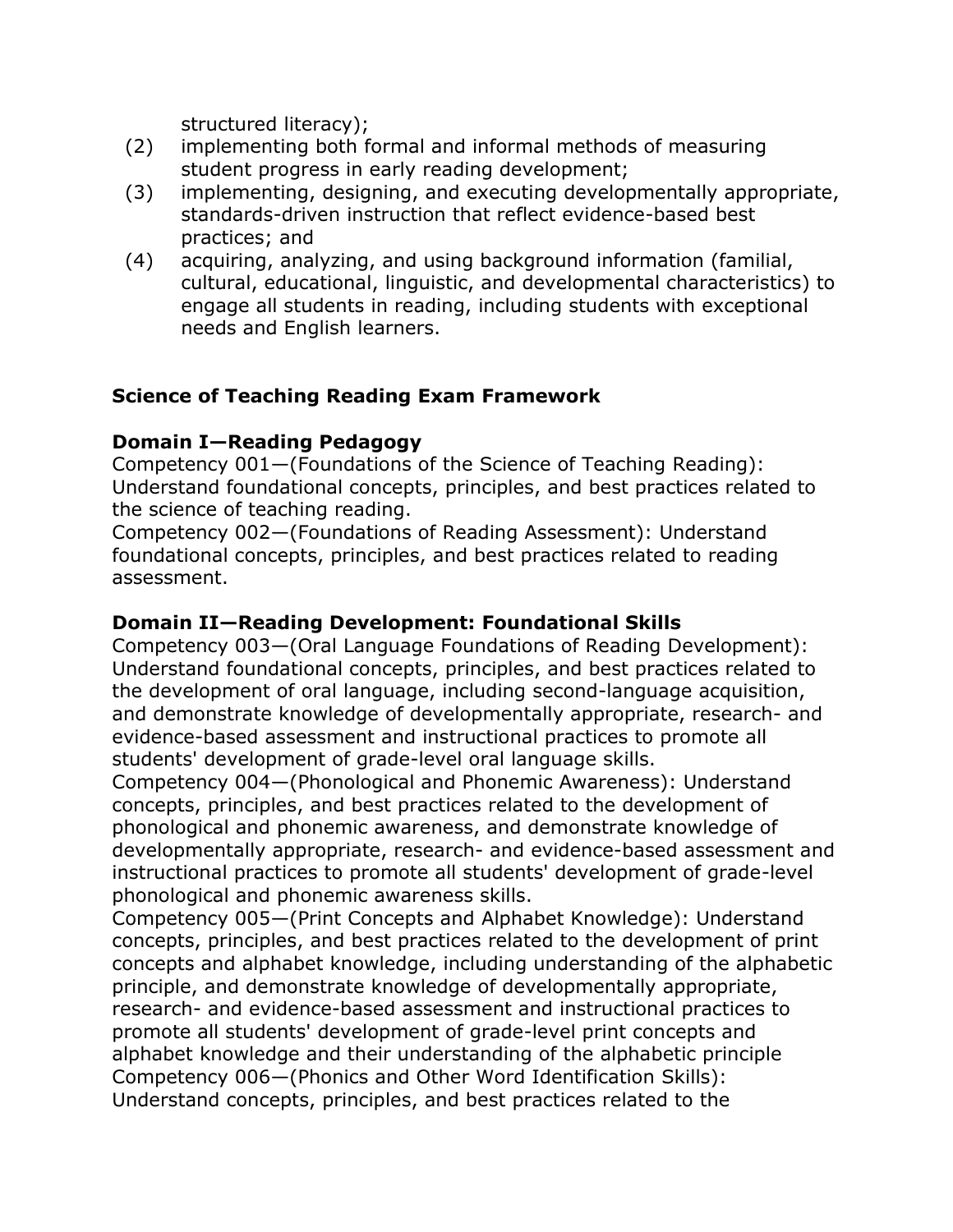development of phonics and other word identification skills, including related spelling skills, and demonstrate knowledge of developmentally appropriate, research- and evidence-based assessment and instructional practices to promote all students' development of grade-level phonics and other word identification skills and related spelling skills.

Competency 007—(Syllabication and Morphemic Analysis Skills): Understand concepts, principles, and best practices related to the development of syllabication and morphemic analysis skills, including related spelling skills, and demonstrate knowledge of developmentally appropriate, research- and evidence-based assessment and instructional practices to promote all students' development of grade-level syllabication and morphemic analysis skills and related spelling skills.

Competency 008—(Reading Fluency): Understand concepts, principles, and best practices related to the development of reading fluency, and demonstrate knowledge of developmentally appropriate, research- and evidence-based assessment and instructional practices to promote all students' development of grade-level reading fluency.

### **Domain III—Reading Development: Comprehension**

Competency 009—(Vocabulary Development): Understand concepts, principles, and best practices related to vocabulary development, and demonstrate knowledge of developmentally appropriate, research- and evidence-based assessment and instructional practices to promote all students' development of grade-level vocabulary knowledge and skills. Competency 010—(Comprehension Development): Understand concepts, principles, and best practices related to the development of reading comprehension, and demonstrate knowledge of developmentally appropriate, research- and evidence-based assessment and instructional practices to promote all students' development of reading comprehension strategies in order to gain, clarify, and deepen understanding of appropriately complex texts.

Competency 011—(Comprehension of Literary Texts): Understand concepts, principles, and best practices related to the comprehension of and critical thinking about literary texts, and demonstrate knowledge of developmentally appropriate, research- and evidence-based assessment and instructional practices to promote all students' development of gradelevel comprehension and analysis skills for literary texts.

Competency 012—(Comprehension of Informational Texts): Understand concepts, principles, and best practices related to the comprehension of and critical thinking about informational texts, and demonstrate knowledge of developmentally appropriate, research- and evidence-based assessment and instructional practices to promote all students' development of grade-level comprehension and analysis skills for informational texts.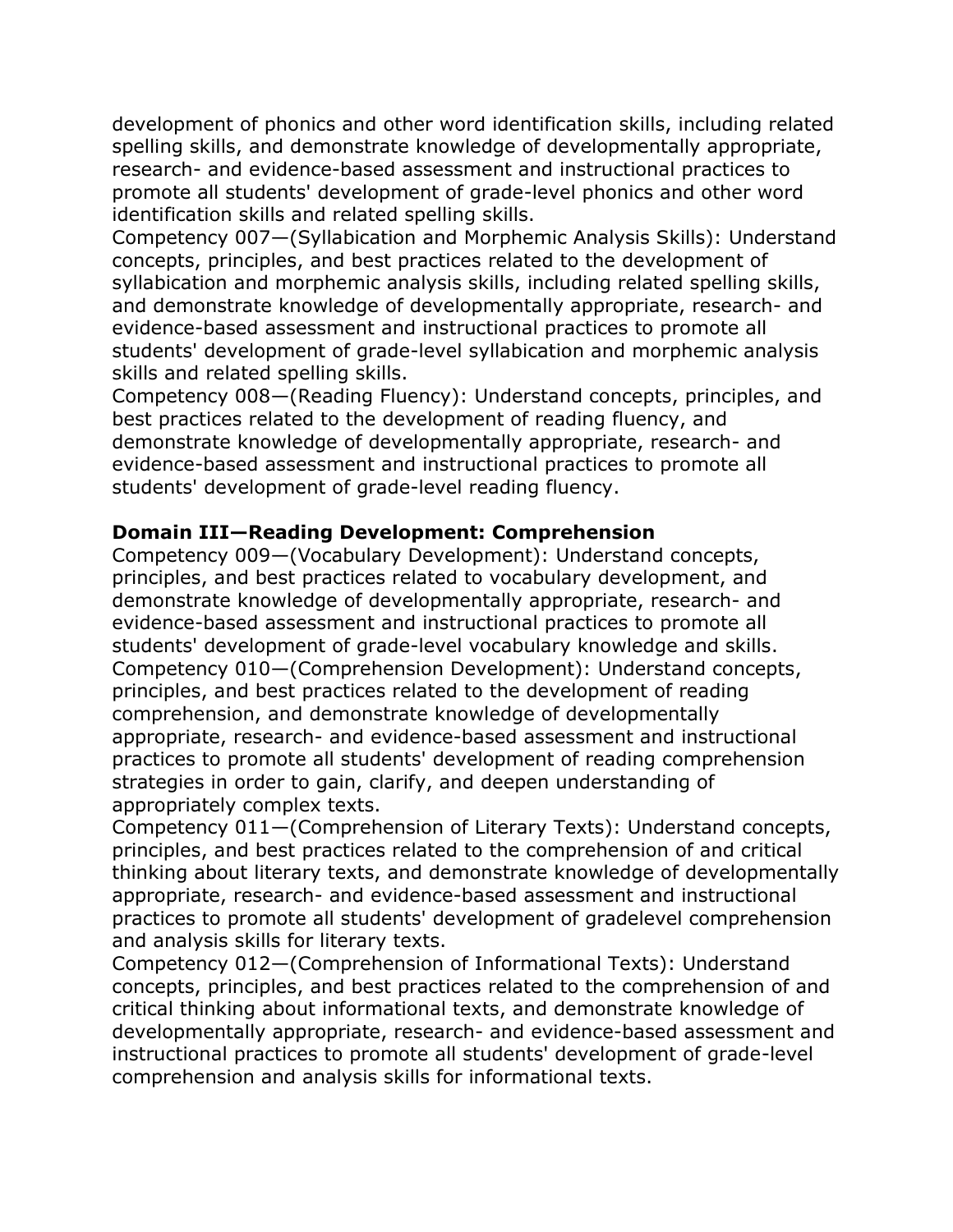### **Domain IV—Analysis and Response**

Competency 013—(Analysis and Response): Analyze assessment data related to reading development in foundational reading skills and reading comprehension, and prepare an organized, developed written response based on the data and information presented.

# **ILA Standards**

Standard I- Candidates demonstrate knowledge of the theoretical, historical, and evidence-based foundations of literacy and language and the ways in which they interrelate and the role of literacy professionals in schools.

Standard II- Curriculum and Instruction- Candidates use foundational knowledge to critique and implement literacy curricula to meet the needs of all learners and to design, implement, and evaluate evidence-based literacy instruction for all learners.

Standard III- Candidates understand, select, and use valid, reliable, fair, and appropriate assessment tools to screen, diagnose, and measure student literacy achievement; inform instruction and evaluate interventions; participate in professional learning experiences; explain assessment results and advocate for appropriate literacy practices to relevant stakeholders.

Standard IV- Candidates demonstrate knowledge of research, relevant theories, pedagogies, essential concepts of diversity and equity; demonstrate and provide opportunities for understanding all forms of diversity as central to students' identities; create classrooms and schools that are inclusive and affirming; advocate for equity at school, district, and community levels

Standard V- Candidates meet the developmental needs of all learners and collaborate with school personnel to use a variety of print and digital materials to engage and motivate all learners; integrate digital technologies in appropriate, safe, and effective ways; foster a positive climate that supports a literacy-rich learning environment.

Standard VI- Candidates recognize the importance of, participate in, and facilitate ongoing professional learning as part of career-long leadership roles and responsibilities.

Standard VII- Candidates apply theory and best practice in multiple supervised practicum/clinical experiences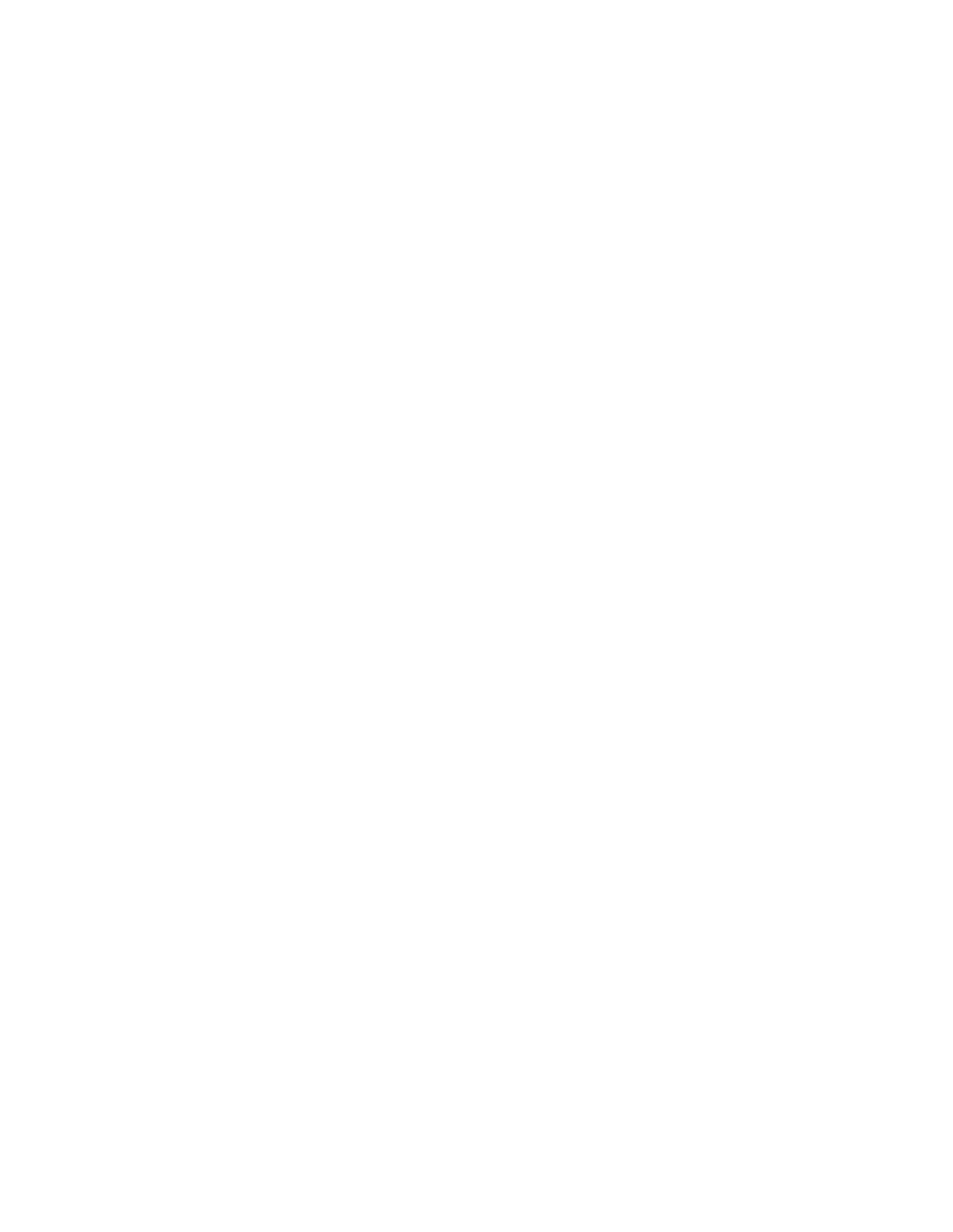### **Appendix B**

Scientific data shows that being fully vaccinated is the most effective way to prevent and slow the spread of COVID-19 and has the greatest probability of avoiding serious illness if infected in all age groups. Although MSU Texas is not mandating vaccinations in compliance with Governor Abbot's executive orders, we highly encourage eligible members of our community to get a vaccination. If you have questions or concerns about the vaccine, please contact your primary care physician or health care professional. Given the recent rise in cases, individuals are also strongly encouraged to wear facial coverings when indoors among groups of people, regardless of vaccination status. Although MSU Texas is not currently requiring facial coverings, they have been an effective strategy in slowing the spread.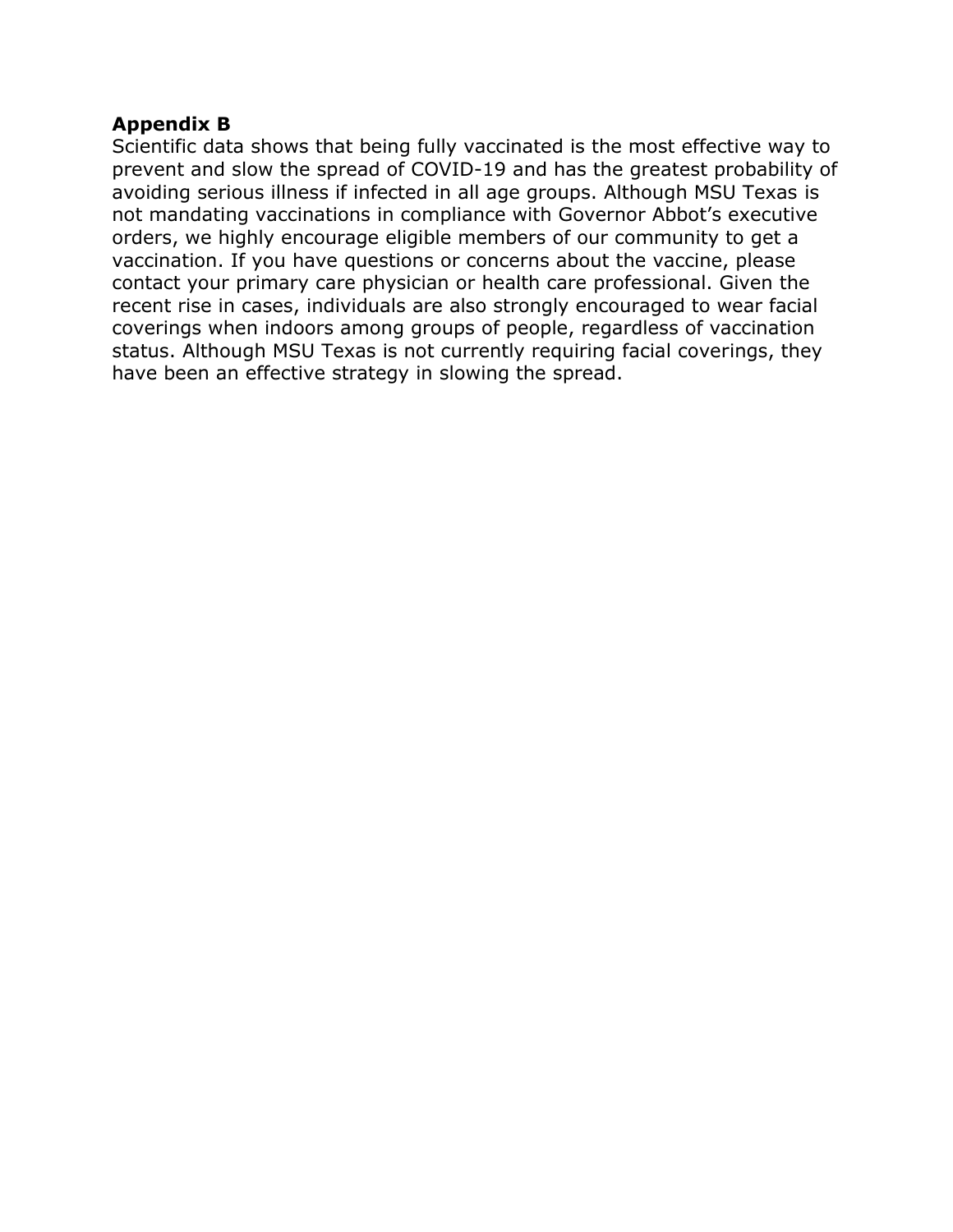# **Appendix C**

## **Teacher Education Program Requirements**

Clinical experiences at the WCOE, including both initial clinical experiences (e.g. classroom observations) and clinical teaching, are an essential part of the professional preparation program. Clinical experiences vary across many WCOE undergraduate and graduate programs and are designed and implemented through collaboration with school district and community partners. WCOE teacher candidates gain essential knowledge, skills, and dispositions through observations and teaching opportunities in a wide variety of diverse settings (e.g. urban/rural, SES, special needs, race/ethnicity). WCOE believes in gradual release of responsibilities and exposes and evaluates teacher candidates throughout the program so as to provide them with the best learning experience. Below are the assessments that are used across courses and programs to effectively monitor teacher candidates' progress.

### **Dispositions**

Candidates in the teacher education program are evaluated on their dispositions towards the 10 InTASC standards three times (beginning, middle, end) during their program in Educational Psychology, Professional Methods Block A, and Clinical Teaching in the following areas:

• Candidates respect learners' differing strengths and needs and are committed to using this information to further each learner's development.

• Candidates believe that all learners can achieve at high levels and persist in helping each learner reach his/her full potential.

• Candidates are committed to working with learners, colleagues, families, and communities to establish positive and supportive learning environments.

• Candidates realize that content knowledge is not a fixed body of facts but is complex, culturally situated, and ever evolving. He or she keeps abreast of new ideas and understandings in the field.

• Candidates value flexible learning environments that encourage learner exploration, discovery, and expression across content areas.

• Candidates are committed to using multiple types of assessment processes to support, verify, and document learning.

Candidates respect learners' diverse strengths and needs and are committed to using this information to plan effective instruction.

• Candidates are committed to deepening awareness and understanding the strengths and needs of diverse learners when planning and adjusting instruction.

• Candidates take responsibility for student learning and use ongoing analysis and reflection to improve planning and practice.

• Candidates actively share responsibility for shaping and supporting the mission of his/her school as one of advocacy for learners and accountability for their success.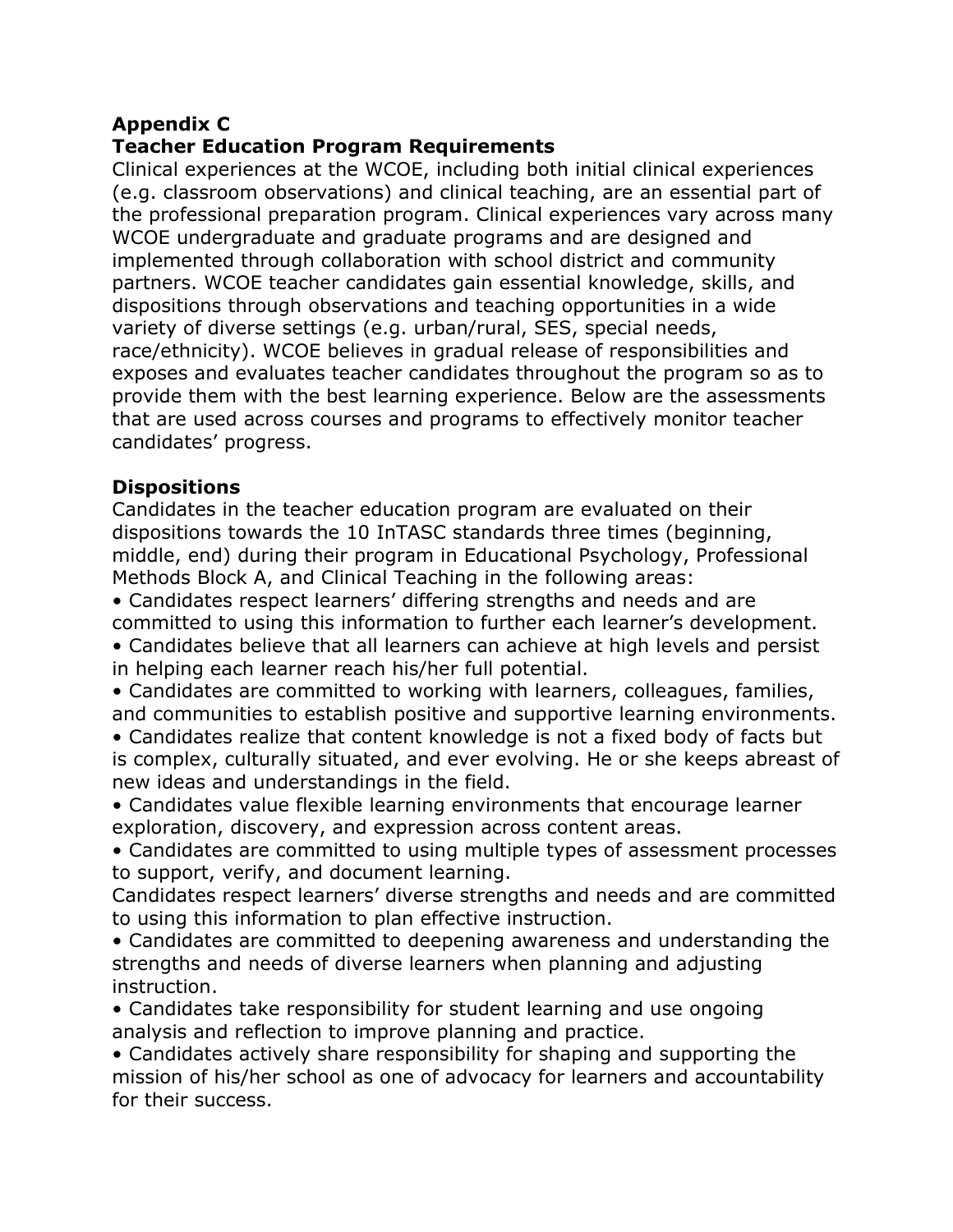Candidates are evaluated by faculty in those courses at a developing, beginning, and mastery level of competency as determined by the academic committee on program quality. The evaluation is based upon evidence gathered through classroom participation, assignments, observed field experiences and unit planning.

# **Data Literacy Assignment**

Teacher candidates are expected to demonstrate the ability to interpret standardized test data and make instructional decisions based on the test data from students. At the conclusion of Classroom Assessment/Assessment in PE, students will develop an understanding of assessment practices that enable them to accurately read and interpret testing data. In addition, teacher candidates will apply concepts learned in the course to explain what the data means and what, if any, interventions should be implemented for targeting specific groups of students. By identifying weak areas of conceptual understanding of their students, teacher candidates can create appropriate instructional strategies that lead to greater student success.

## **Lesson Planning**

Teacher candidates must demonstrate the ability to plan, assess, and implement instruction. This begins in the Foundational block where the teacher candidates create and write lessons for effective teaching. Teacher candidates are required to develop lesson plans. The specific format can be adapted, but should always include the objectives (TEKS), procedures, materials/resources, and assessment. Student engagement is a key element in a good lesson with a goal of student learning/success is the ultimate goal. Candidates must form an assessment strategy to determine the extent to which students are able to master learning of objectives. Candidates also describes the instructional delivery method addressing the following step-bystep procedures:

1. Questions and concerns listed in the directions given to you by your instructor

- 2. Setting purposes ("Today we will be…I want you to…because you will…")
- 3. Method(s) for engaging students in the lesson
- 4. Any questions asked during the lesson should be in bold
- 5. Higher order thinking reflected in questions
- 6. Instructional Strategies: Modeling, Discussion, "Hands-on", Inquiry, etc.
- 7. Grouping: when and how

8. Instruction that addresses learners' needs (ELLs, Special Education, 504, Gifted, Struggling Learner)

9. Closure

After teaching the lesson, candidates are then required to reflect on the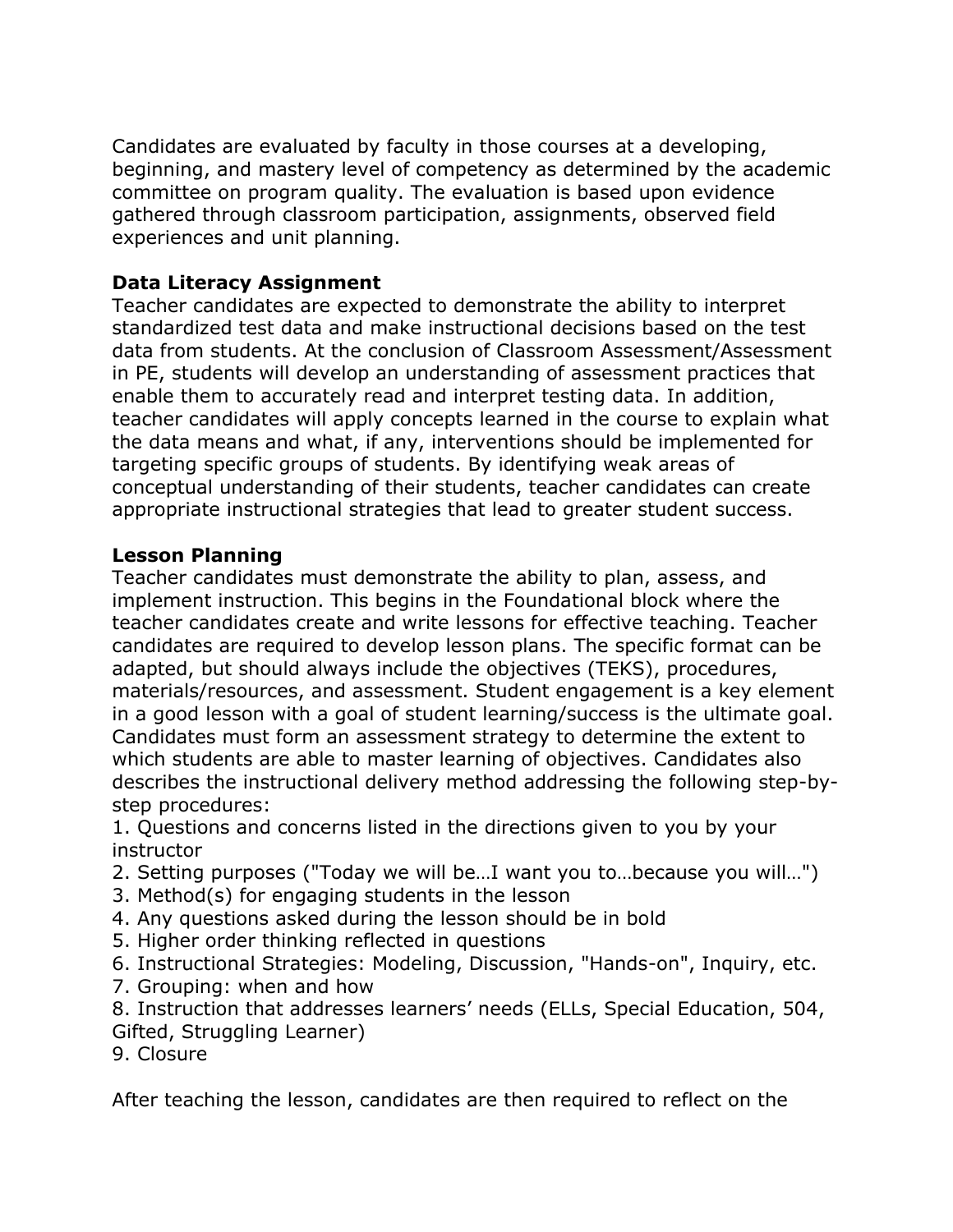lesson delivery, appropriateness of instructional strategies, impact for future planning, and opportunities for collaboration with mentor teacher. The skills acquired during lesson planning provides the foundation and are also built upon for unit planning and other key assessments.

## **Unit Plan**

Teacher candidate's ability to demonstrate the ability to plan, assess, and implement instruction continues in the professional block with the Unit plan assessment. The unit plan assessment is a modified form of Midwestern Impact on Student Learning (MISL) that requires teacher candidates to plan a unit of teaching. Candidates are required to determine a set of multiple learning objectives aligned to state content standards Texas Essential Knowledge and Skills (TEKS) appropriate to the lesson(s) the candidate is preparing.

### **Co-Teaching**

West College of Education adopts a co-teaching model for the candidates during their clinical experiences. These strategies include the following:

One Teach, One Observe — One teacher has primary instructional responsibility while the other gathers specific observational information on students or the (instructing) teacher. The key to this strategy is to have a focus for the observation.

- One Teach, One Assist One teacher has primary instructional responsibility while the other teacher assists students with their work, monitors behaviors, or corrects assignments.
- Station Teaching  $-$  The co-teaching pair divide the instructional content into parts and the students into groups. Groups spend a designated amount of time at each station. Of-ten an independent station will be used.
- Parallel Teaching Each teacher instructs half of the students. The two teachers are addressing the same instructional material and present the lesson using the same teaching strategy. The greatest benefit is the reduction of student to teacher ratio.
- Supplemental Teaching This strategy allows one teacher to work with students at their expected grade level, while the co-teacher works with those students who need the information and/or materials extended or remediated.
- Alternative/Differentiated Teaching Alternative teaching strategies provide two different approaches to teaching the same information. The learning outcome is the same for all students, however the instructional methodology is different.
- Team Teaching Well planned, team taught lessons, exhibit an invisible flow of instruction with no prescribed division of authority. Using a team teaching strategy, both teachers are actively involved in the lesson. From a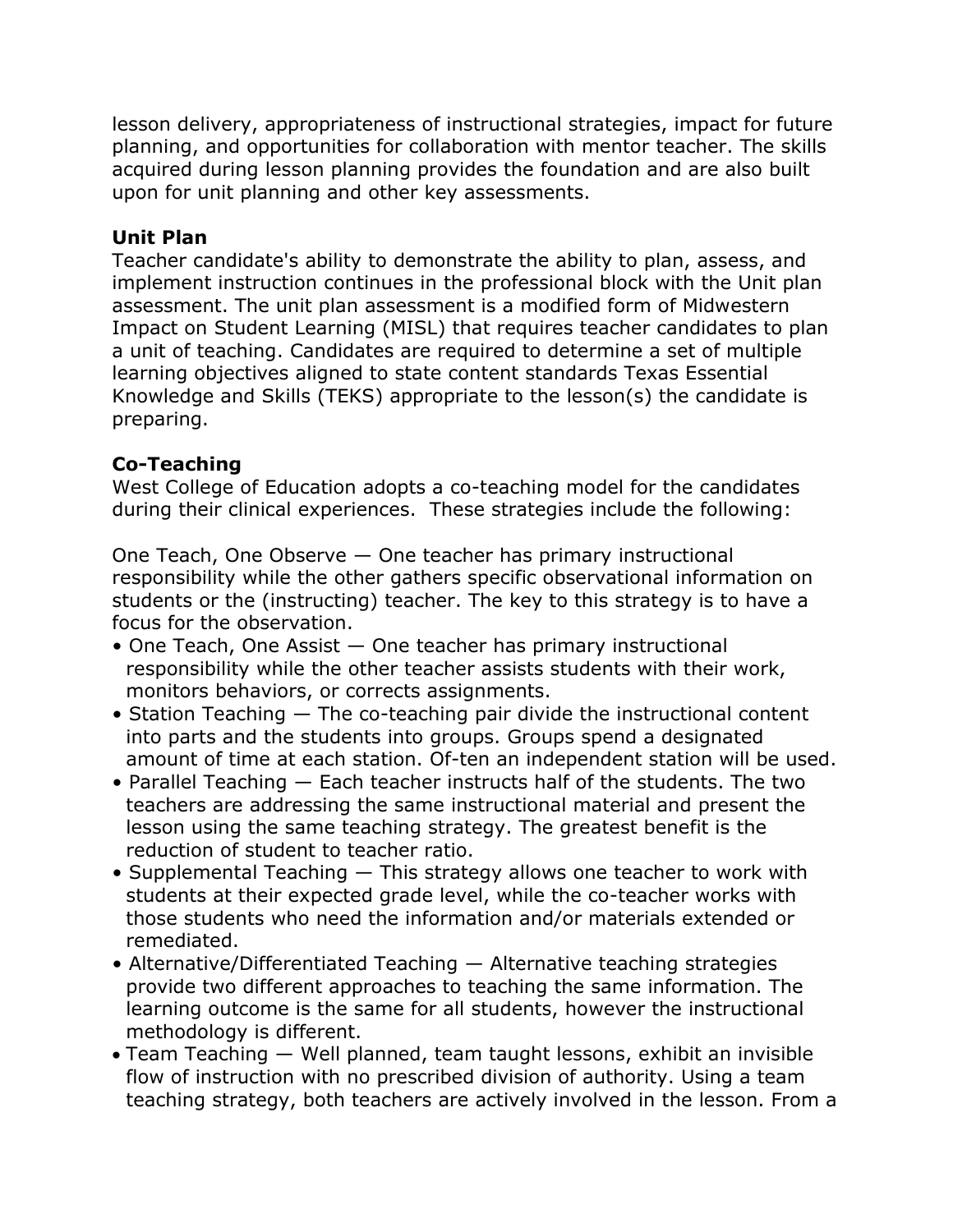student's perspective, there is no clearly defined leader, as both teachers share the instruction, are free to interject in-formation, and available to assist students and answer questions. (Adapted from Cook & Friend (1995)

#### **MISL- Midwestern Impact on Student Learning**

Successful completion and submission of a MISL portfolio is required during the first six weeks of clinical teaching. Teachers candidates are required to plan, implement, and assess student learning within a unit of study. The Midwestern Impact on Student Learning (MISL) measures content knowledge, pedagogical knowledge, and effect on student learning in the following areas/domains : Learning Environments; Individual Development and Diversity; Collaboration; Planning Process and Content; Assessment; Strategies and Methods; Reflection; Professional Development; and Communication.

Each of the 10 areas is scored with one of 4 ratings: Exemplary 4, Competent 3, Needs Improvement 2, and Unsatisfactory 1. An overall score of 20 (meets expectations) is required for successful completion of student teaching for all teacher candidates.

The MISL is a record of candidates' ability to carefully consider all contextual factors that influence instruction and to then use those factors to plan and design a unit of instruction, including an assessment plan that can demonstrate changes in student knowledge, skills, or dispositions resulting from instruction. The MISL includes both reflexive (description of instructional decision making during the unit) and reflective components that encourage candidates to plan instruction strategically and to approach teaching in a purposeful, thoughtful, and methodical manner.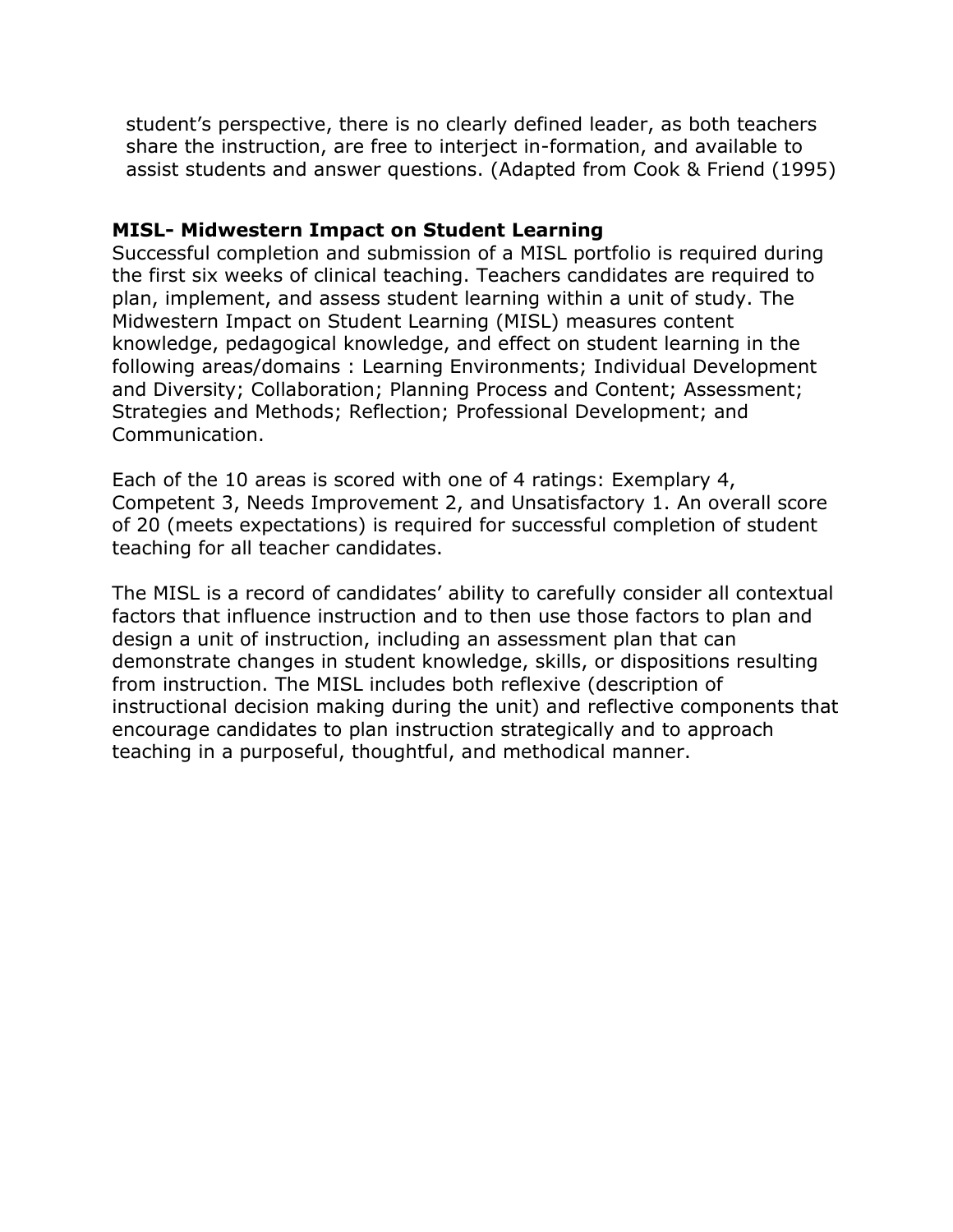# **Course Calendar**

| Week                     | Activities/Assignments/Exams                                                                                                                                                                                           | Due Date                                                         |
|--------------------------|------------------------------------------------------------------------------------------------------------------------------------------------------------------------------------------------------------------------|------------------------------------------------------------------|
| Week 1<br>$1/10-1/16$    | <b>Boot Camp</b><br>Key Assessments, Certify Teacher sign up<br>and plan, Standards<br>Background checks, Child Safety Training<br>Chapter 1 & 2- Read and Complete<br><b>Textbook Activities</b><br>Co-Teaching Model | Sunday 11:59<br>PМ<br>Certify Teacher<br>Sign Up<br>Verification |
| Week 2<br>$1/17 - 1/23$  | Chapter 11- Foundations and Unit Planning Read<br>and Complete Textbook Activities<br>Unit Plan Discussion<br>Chapter 3 - Teaching about MUGS and Vocabulary<br>Read and Complete Textbook Activities                  | Sunday 11:59<br><b>PM</b><br>Certify Teacher<br>Personal Plan    |
| Week 3<br>$1/24 - 1/30$  | Chapter 5-Writing- Writing Process<br>Read and Complete Textbook Activities<br>5 Brushstrokes: Poetry & other modes/genres                                                                                             |                                                                  |
| Week 4<br>$1/31 - 2/6$   | Chapter 6 - Writing<br>Assessments- Constructed Response, rubrics<br>holistic/analytic<br>Read and Complete Textbook Activities                                                                                        | Sunday 11:59<br>PМ<br>Constructed<br>Response                    |
| Week 5<br>$2/7 - 2/13$   | Chapter 7 & 10- Reading<br>Read and Complete Textbook Activities<br>Genres, assessment                                                                                                                                 |                                                                  |
| Week 6<br>$2/14 - 2/20$  | Chapter 8- Reading<br><b>Teaching Shakespeare</b><br>Read and Complete Textbook Activities                                                                                                                             | In-class<br>notebook check-<br>(75 points)                       |
| Week 7<br>$2/21 - 2/27$  | <b>Field Observations</b>                                                                                                                                                                                              |                                                                  |
| Week 8<br>$2/28 - 3/6$   | Field Observations/ Co-teaching                                                                                                                                                                                        |                                                                  |
| Week 9<br>$3/7 - 3/13$   | Field Observations/ Co-teaching                                                                                                                                                                                        | Sunday 11:59PM<br>Unit Part 1&2                                  |
| Week 10<br>$3/14 - 3/20$ | Spring Break                                                                                                                                                                                                           |                                                                  |
| Week 11<br>$3/21 - 3/27$ | Field Observations/ Teaching                                                                                                                                                                                           | Sunday 11:59<br><b>PM</b><br>Unit Part 3                         |
| Week 12<br>$3/28 - 4/3$  | Field Observations/Teaching                                                                                                                                                                                            | Sunday 11:59<br>PM Unit Part 4                                   |